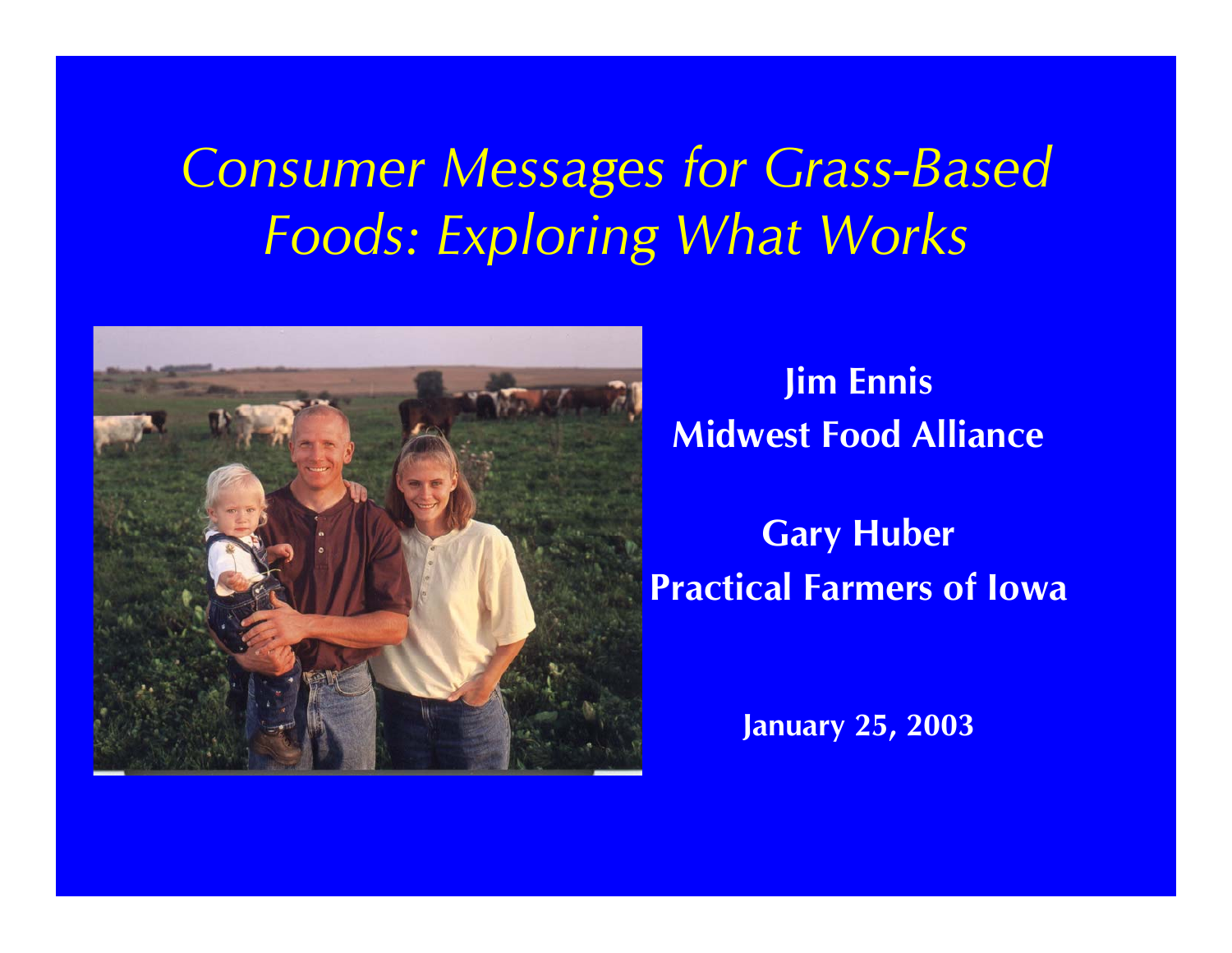#### Overview

- $\bullet$ Background and Methodology
- $\bullet$ **• Reaction to Terms and Messages**
- $\bullet$ Opportunities/Barriers to Mktg.
- $\bullet$ • Key Findings
- $\bullet$ **• Implications**
- Discussion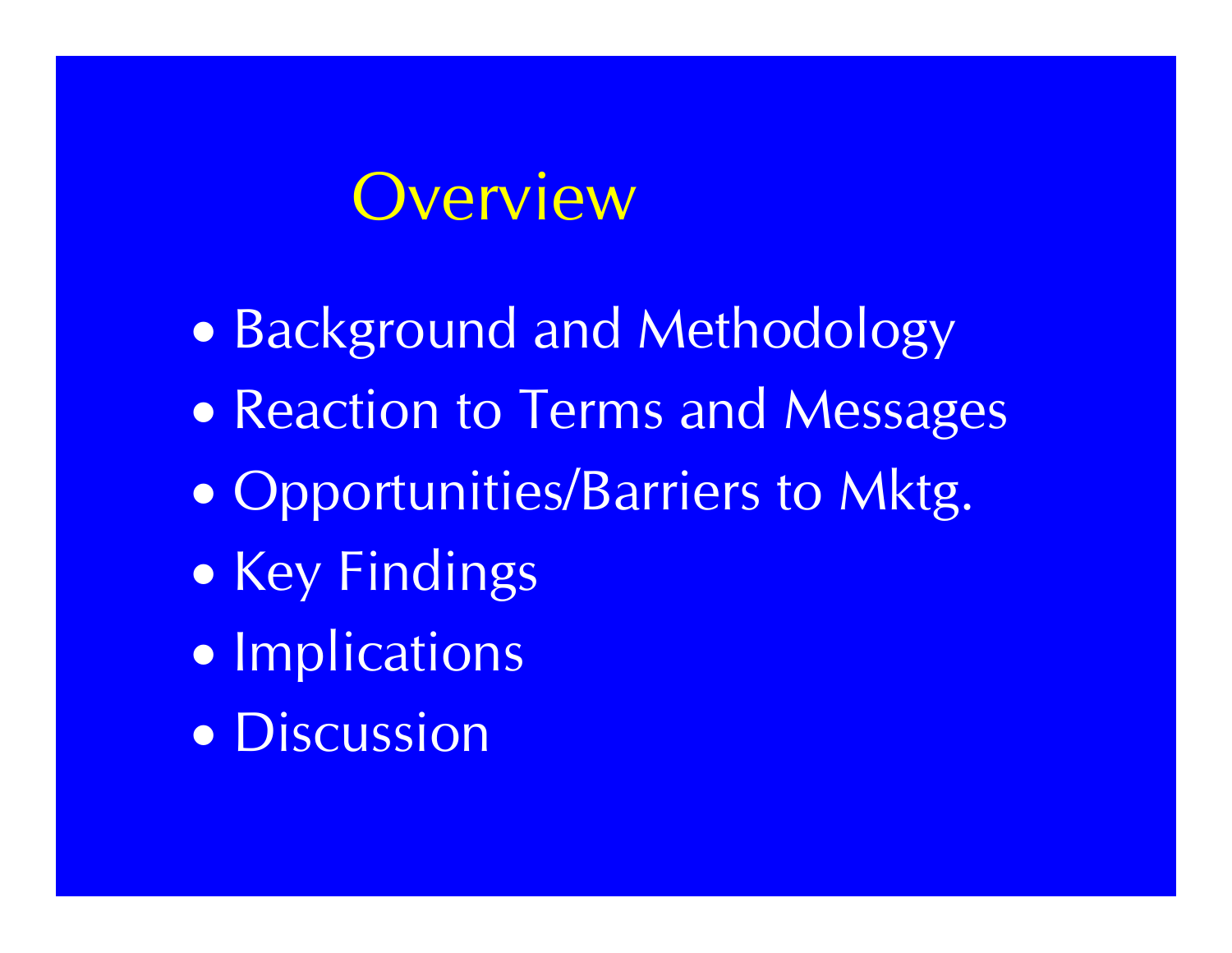## Background and Methodology

- $\bullet$ Context of the Focus Group Research
- Scope of Work for Research
	- Phase 1 Planning and Development
	- Phase 2 Recruitment of Participants
	- Phase 3 Focus Groups in MN, WI, IA
	- $\bullet$  Phase 4  $-$ **- Report of Key Findings**
- $\bullet$ **• The Role of Qualitative Research**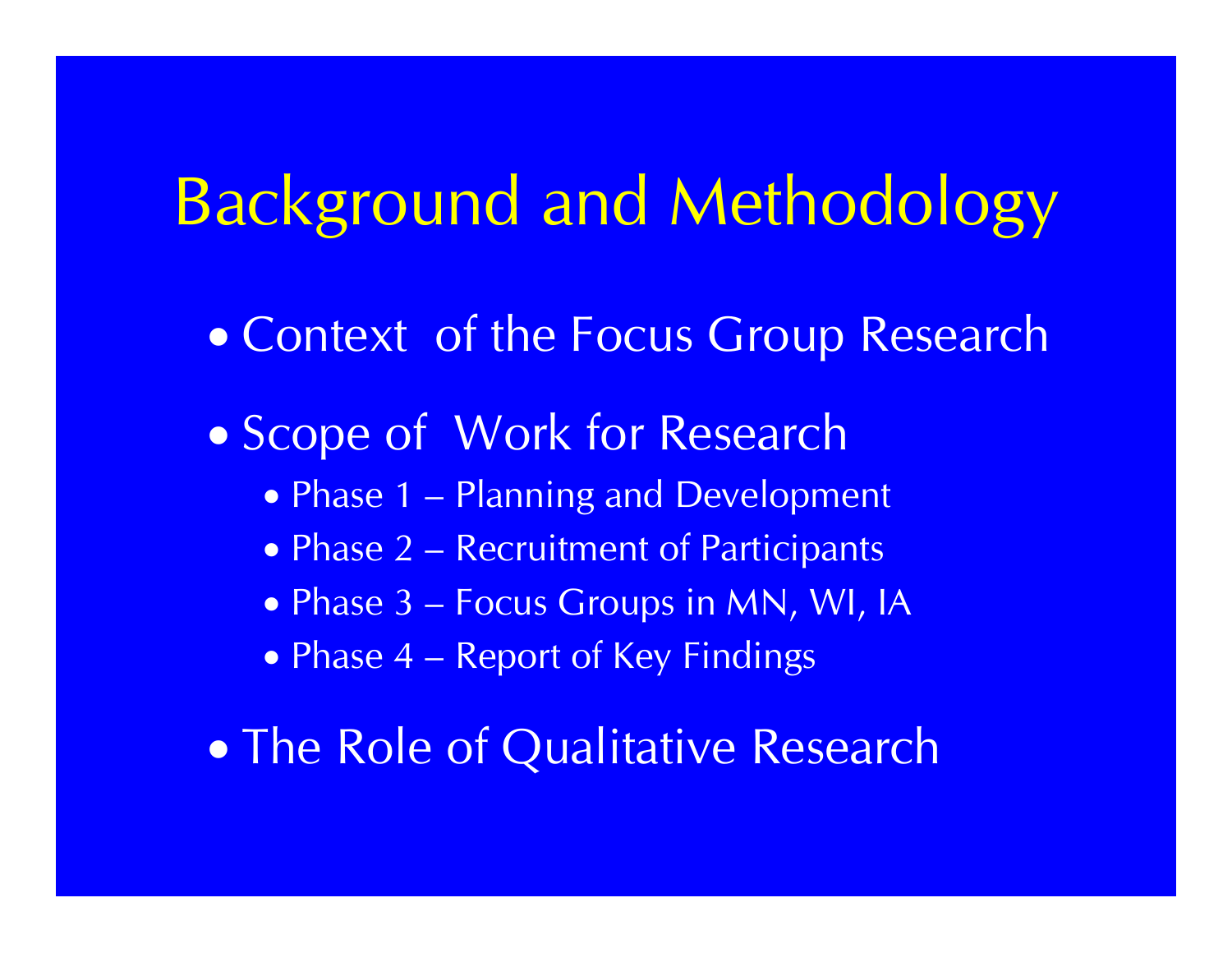Analyzed: free range, pasture raised, grass fed, natural

#### Free Range

- +Many clear ideas about the meaning.
- -Most, however, said it adds little or no value.

#### *+"The way nature intended."*

- *+"You can tell the difference. "*
- -"*Chickens run around picking stones off the ground."*
- *-*- "I see tough, stringy little chickens."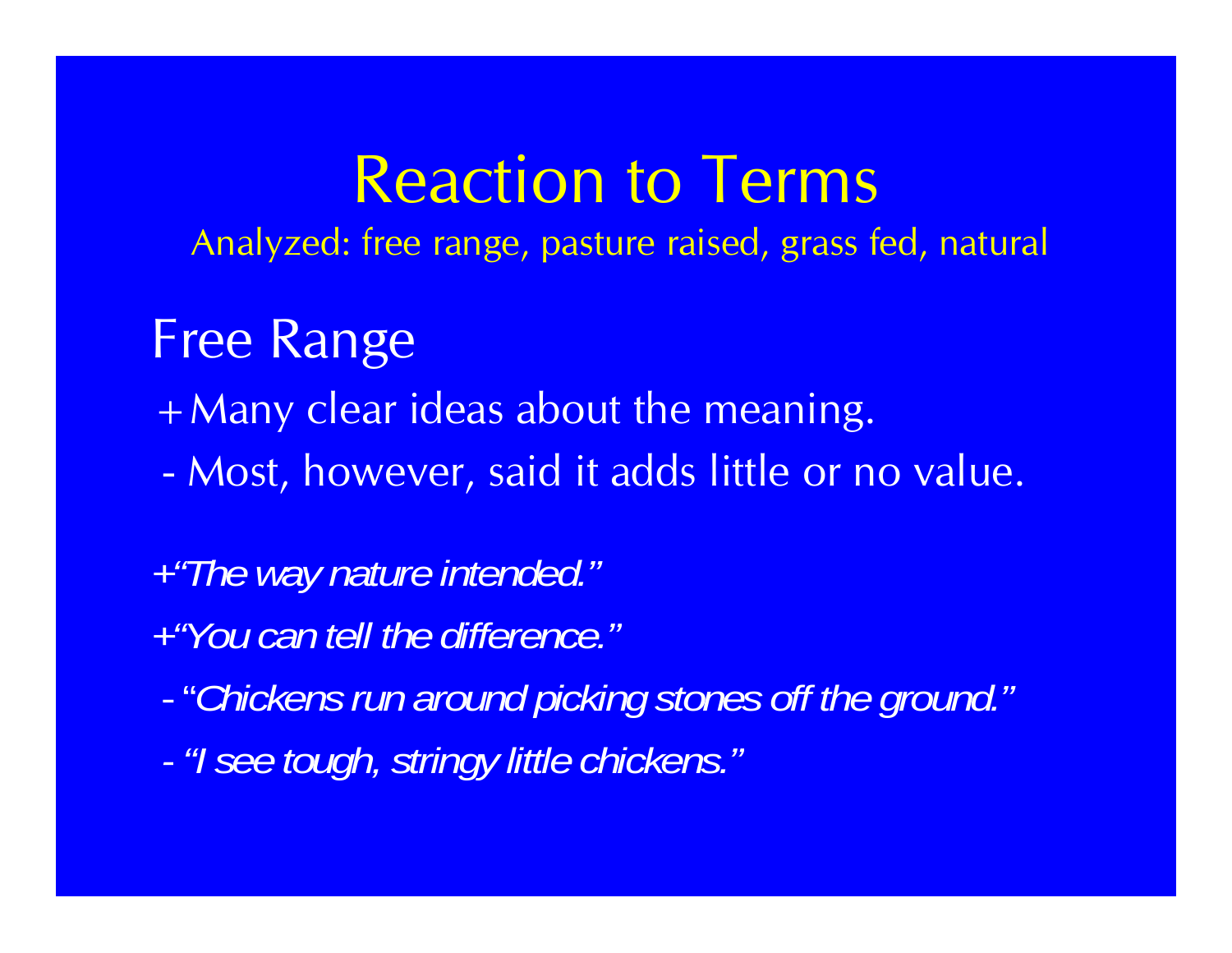Analyzed: free range, pasture raised, grass fed, natural

#### Pasture Raised

- +Nearly all think of cows  $\sim$ - dairy and beef.
- +Some think of rolling green hills/ "traditional" family farm.
- *<sup>+</sup>"More care is given to the animals." <sup>+</sup>"Less stress, changes the way it tastes." <sup>+</sup>"Much more p g ositive image. "*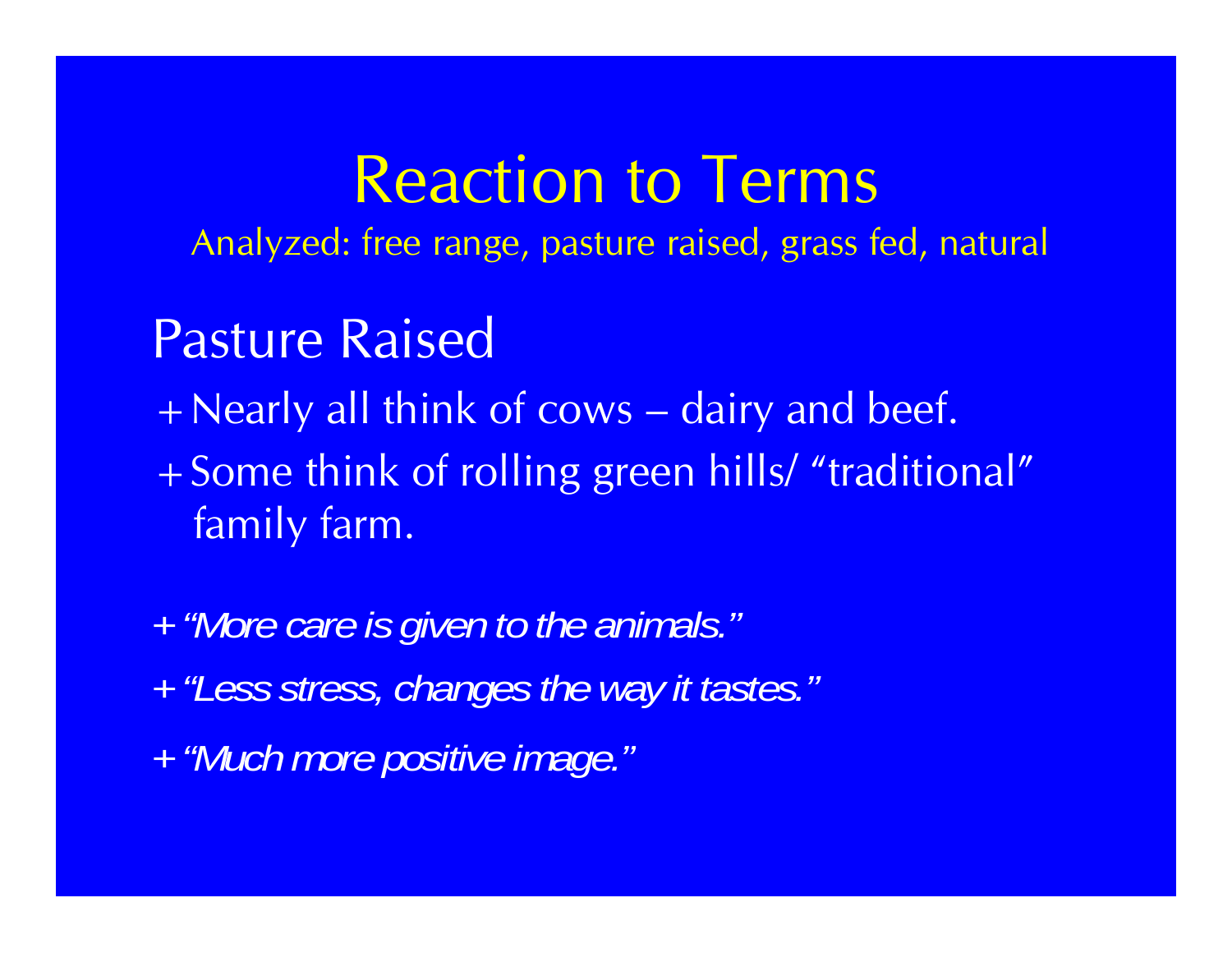Analyzed: free range, pasture raised, grass fed, natural

#### Grass Fed

- + Brings cows to mind, elicits many comments.
- Some were confused.
- Some expressed concern about taste.
- *<sup>+</sup>"It's a p g ositive for me because grass is natural. "*
- *- "Meat a little tougher. Grain makes meat more tender."*
- *- "Definitely going to taste different " Definitely different.*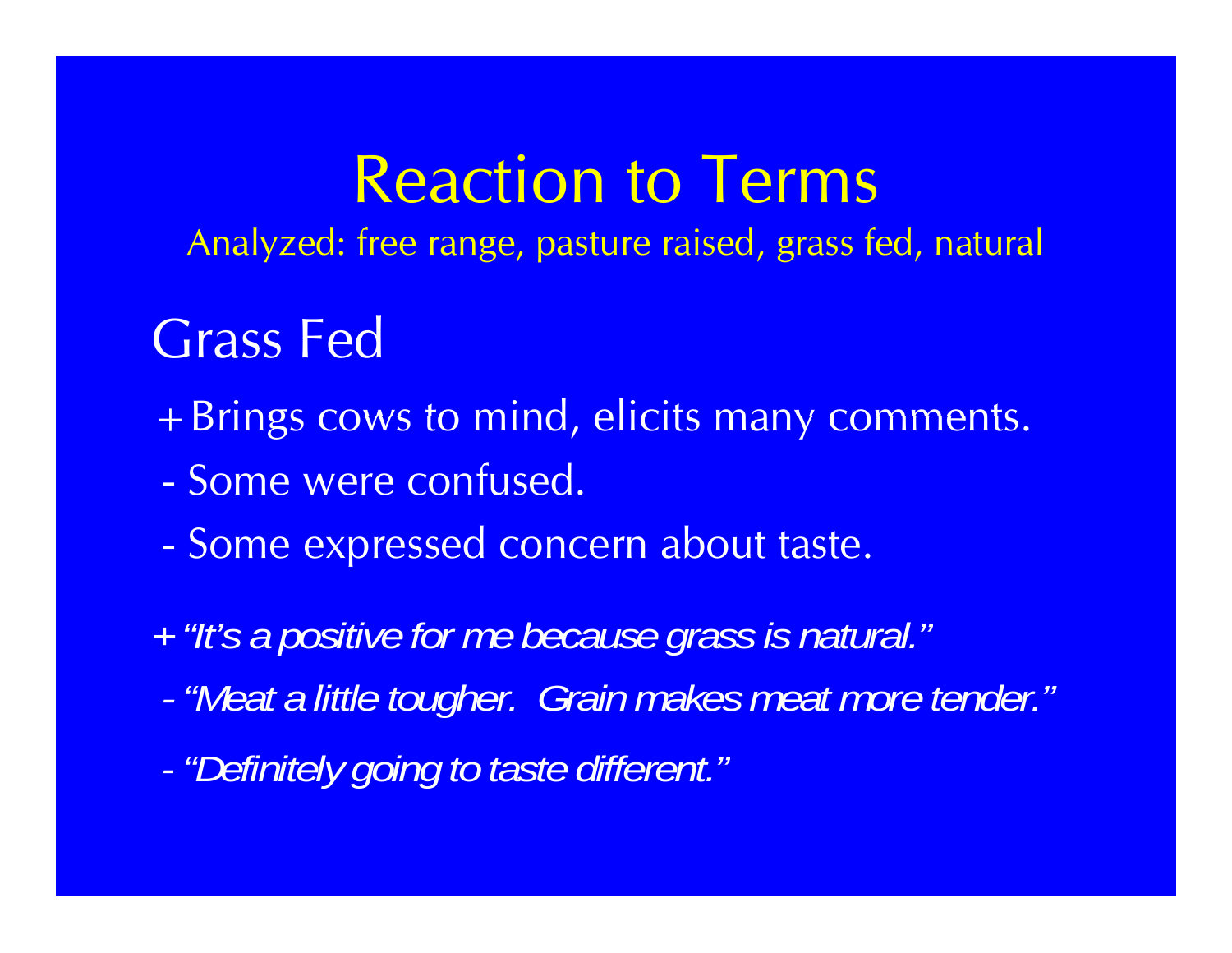Analyzed: free range, pasture raised, grass fed, natural

#### **Natural**

+ Many say they know what it should mean, but..

- - Has become little more than a marketing term they don't always trust.
- *+ " chemicals."*
- *+ Without growth hormones "Without hormones maybe organic " , organic.*
- *- "Not much value. It's overused these days."*
- "Natural according to what?"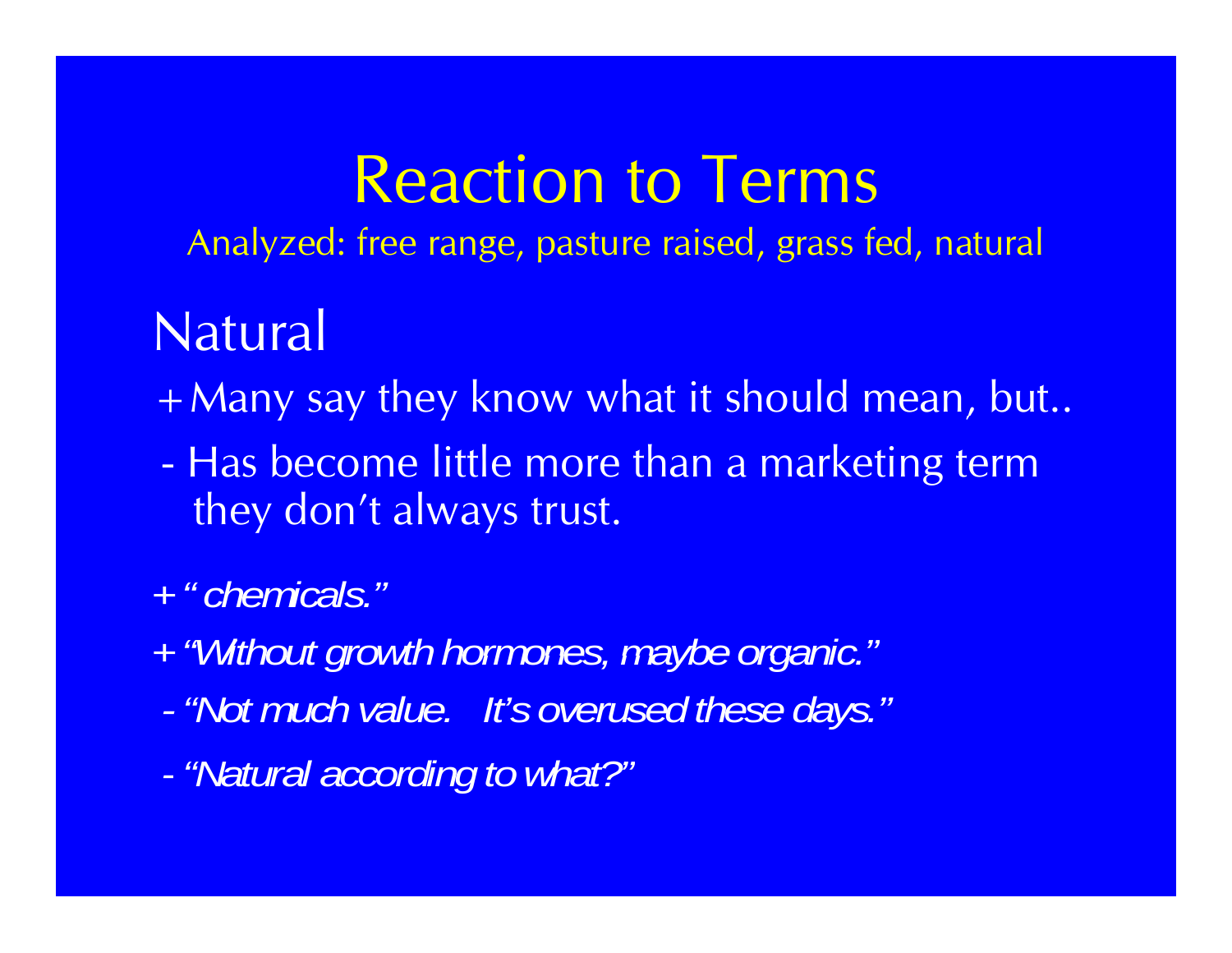*Refers to techniques used to produce meat, poultry and dairy products with a focus on feeding and raising the animals on pasture (grass-fed diets) as opposed to raising animals in highly confined and concentrated facilities.*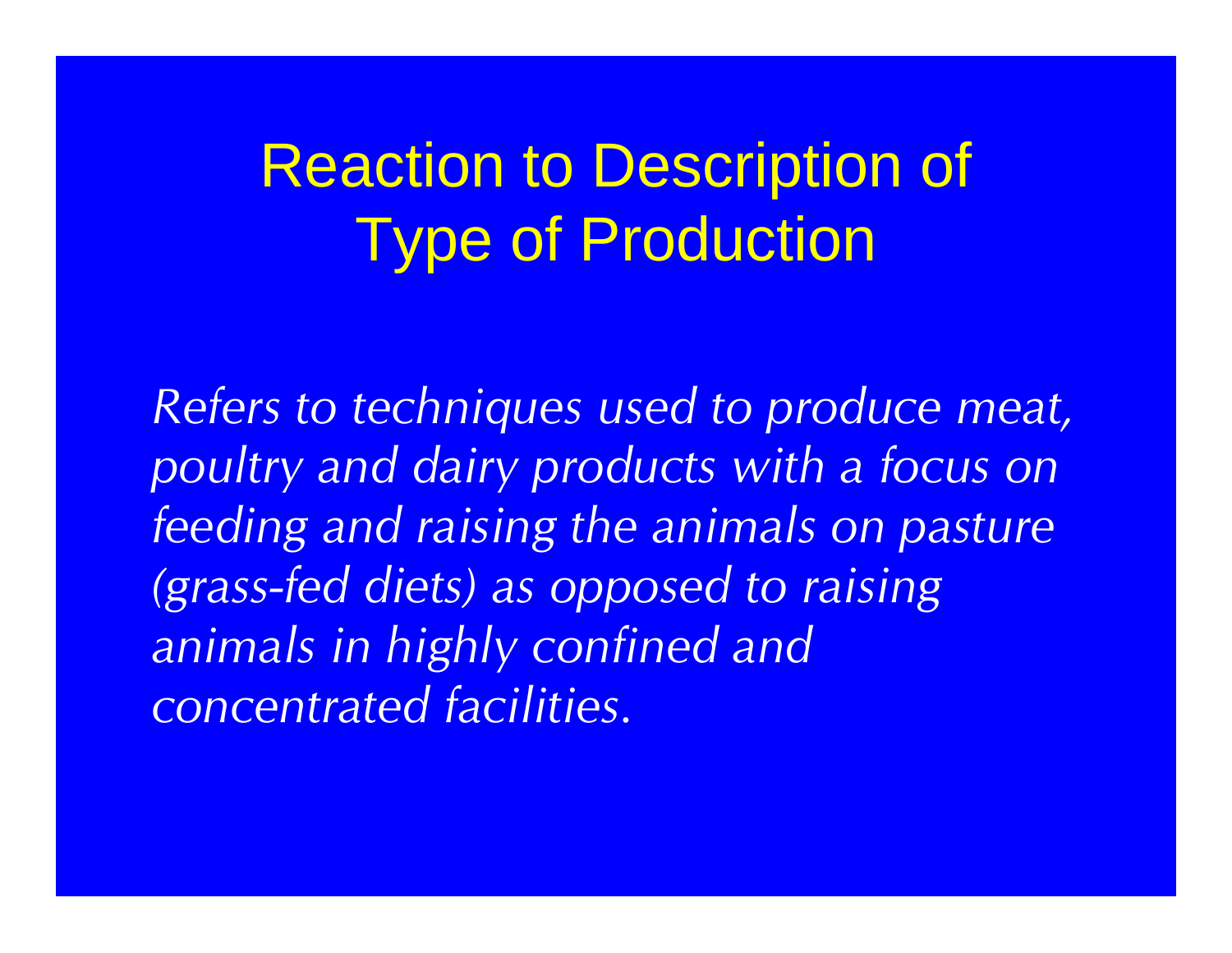**Benefits** + Healthier +Less toxins, taste better +Lower fat content +Fewer antibiotics, hormones +Lower contamination/reduced e -coli risk) +More wholesome food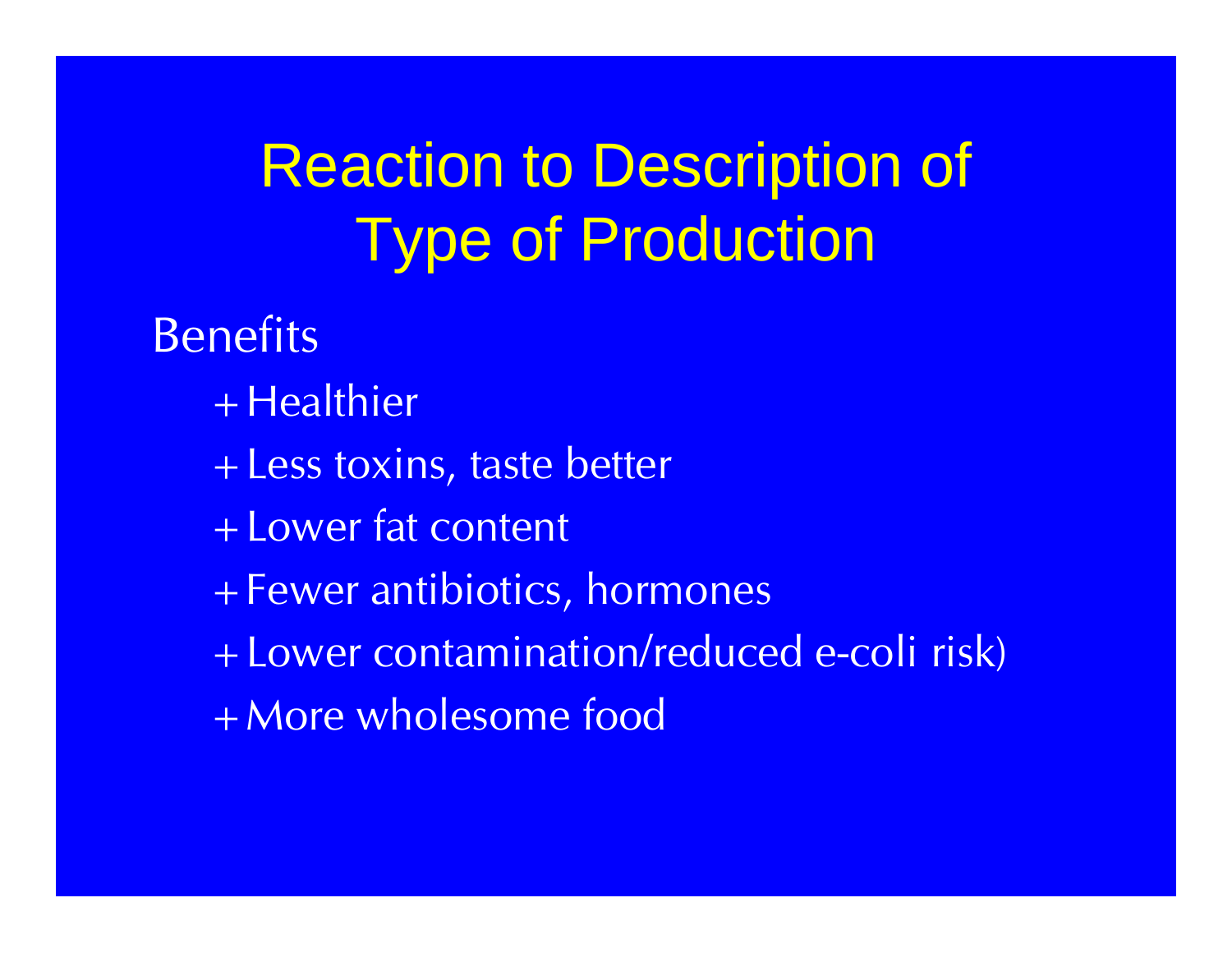

#### Benefits

- +More humane
- + Healthier for animal
- +Less disease
- + More natural production method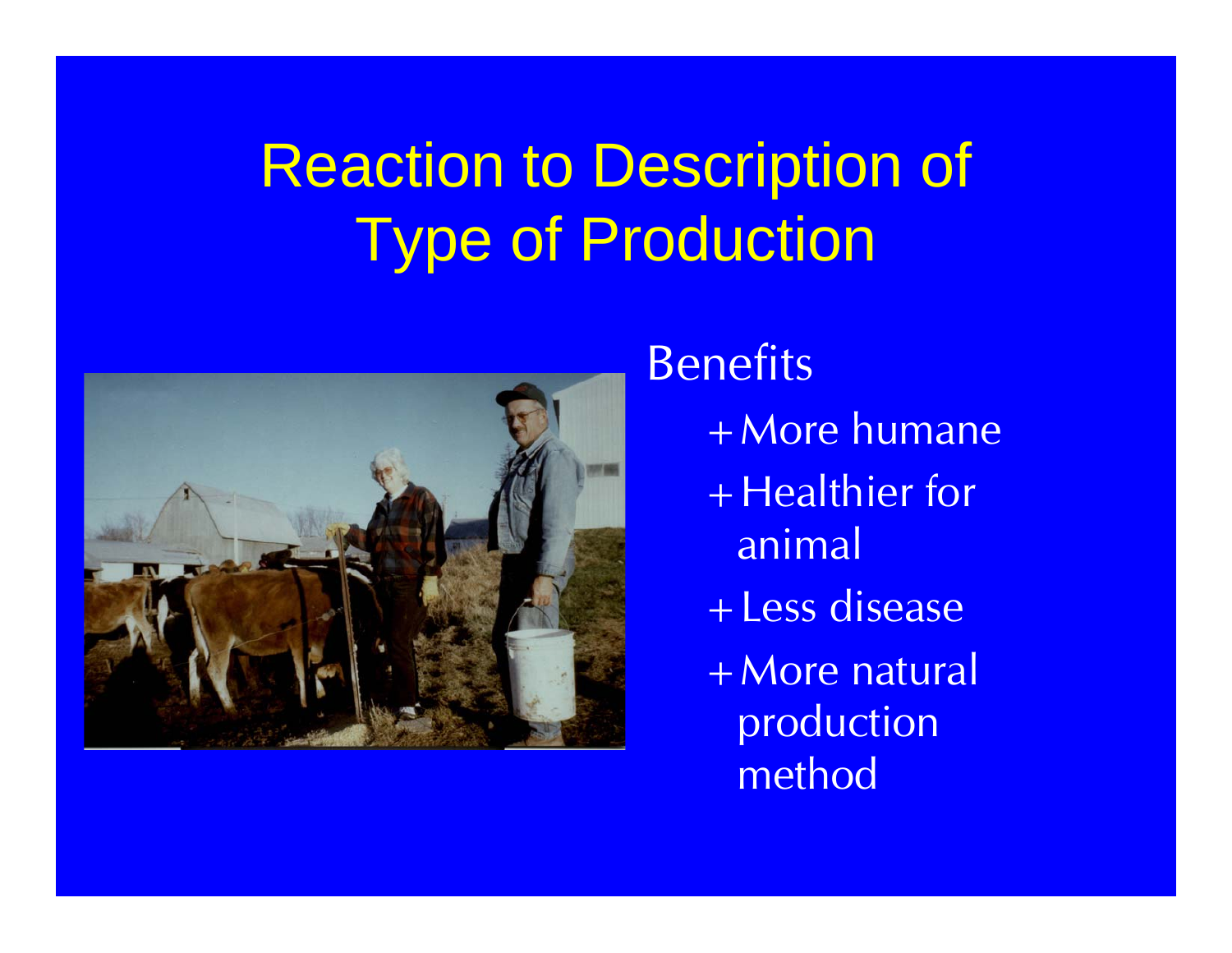#### **Concerns**

- Affect of on taste
- –Affect of on texture of product
- Quality of pasture
- Ingestion of manure before it is fully decomposed
- Uncertainty about supplemental feed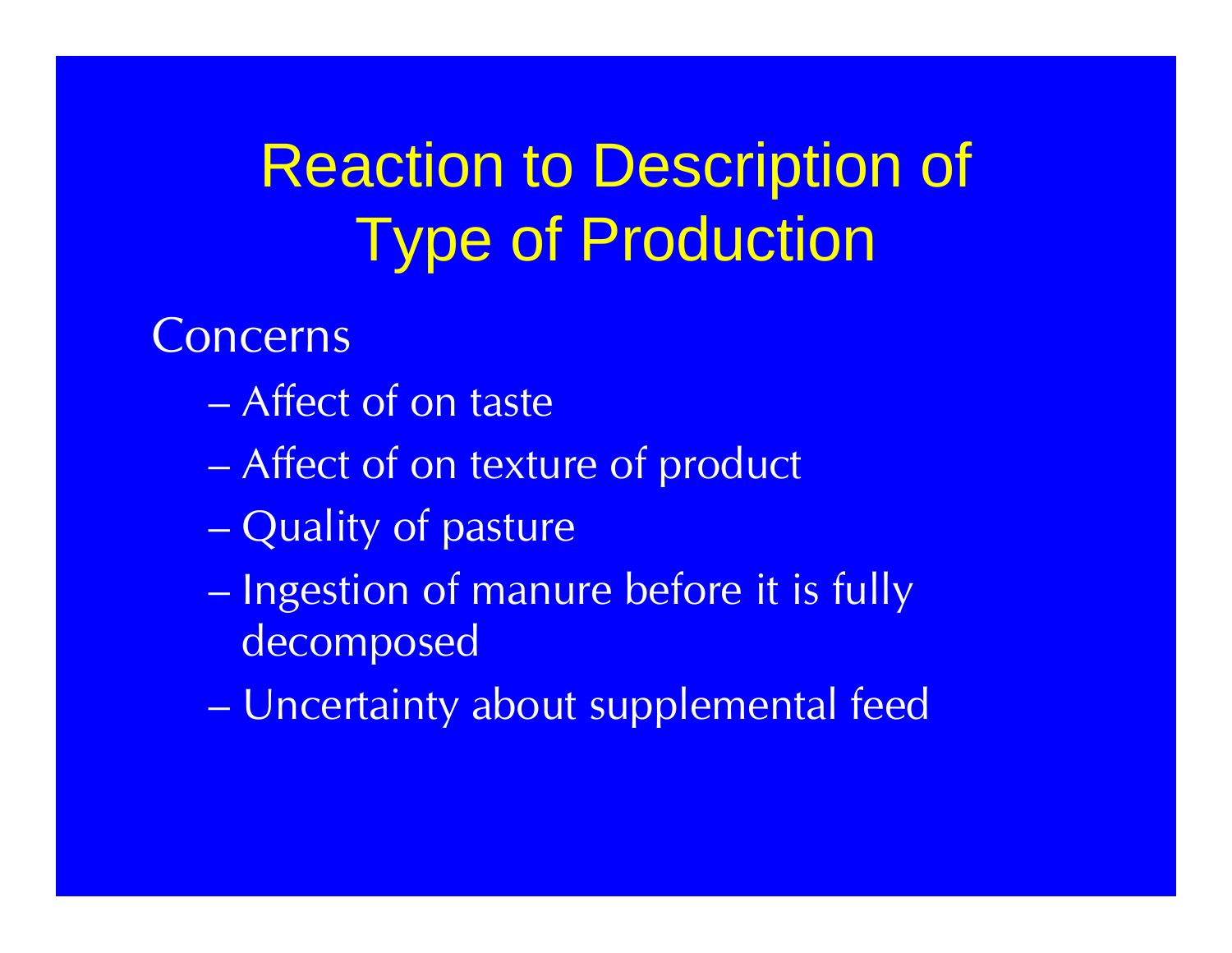**Concerns** 

- Increased cost due to lower volume
- –Uncertainty about how product is regulated
- What about pork – it isn't a "pasture" animal, is it?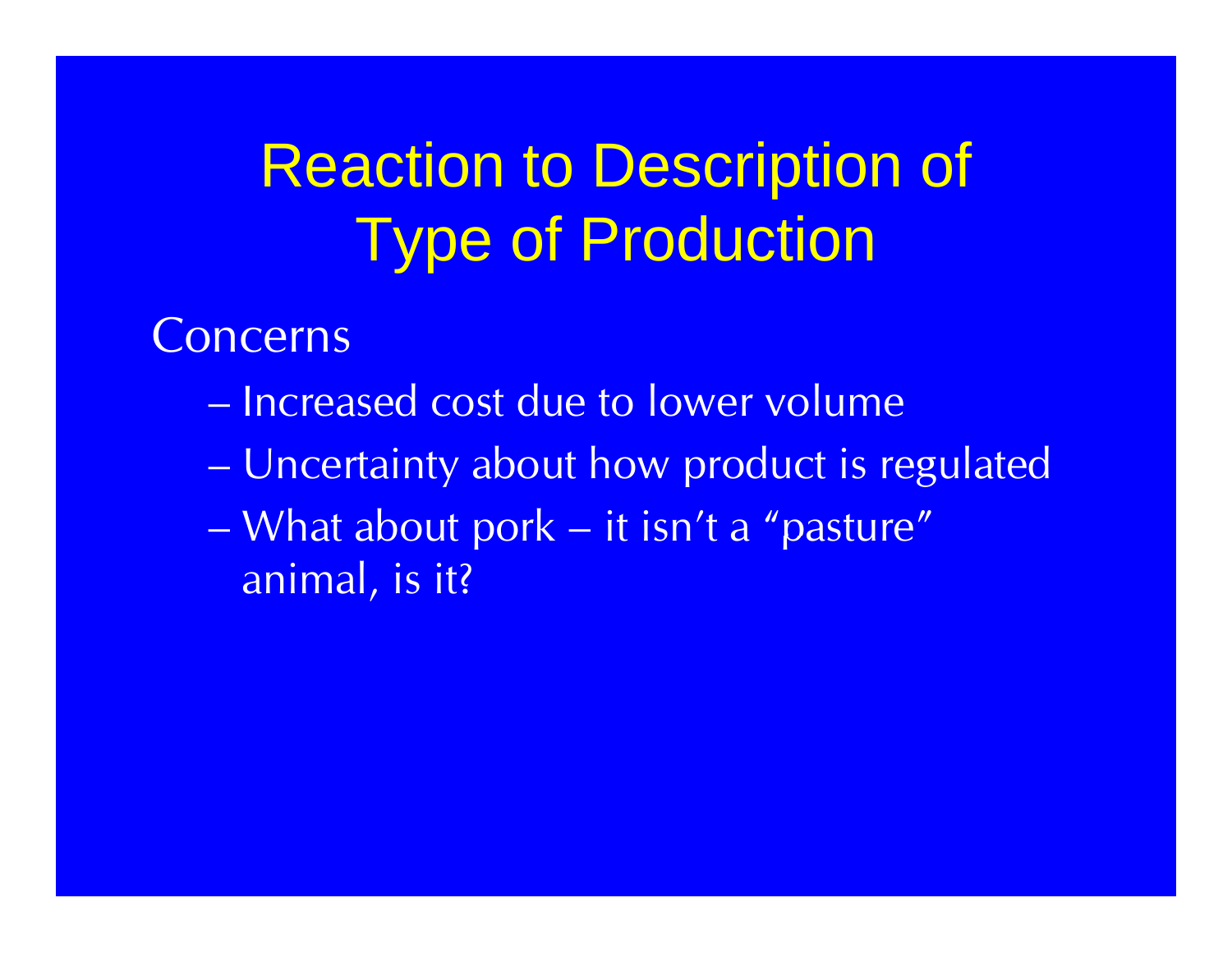#### **Meat Products**

We pasture animals to produce a superior quality meat *product- superior in taste, environmental stewardship and animal well-being.*

| <b>32</b> | <b>Very likely</b> |
|-----------|--------------------|
| 34        | Somewhat likely    |
| -1        | Somewhat unlikely  |
| $\Omega$  | Not that likely    |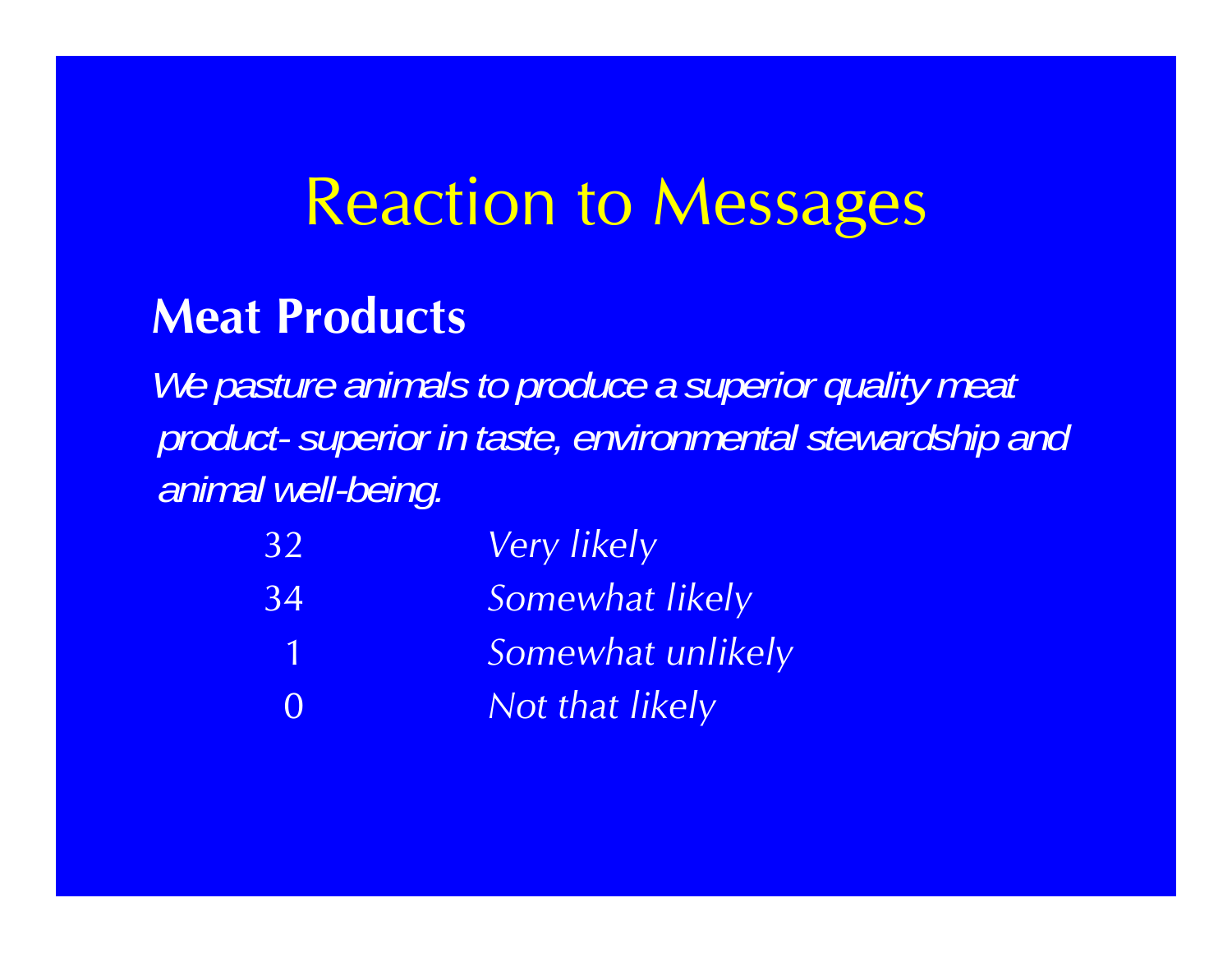#### **Meat Products**

*Our pasture-raised meat tastes better, is healthier and protects our environment.*

| 19             | <b>Very likely</b> |
|----------------|--------------------|
| 36             | Somewhat likely    |
| <b>78</b>      | Somewhat unlikely  |
| $\overline{4}$ | Not that likely    |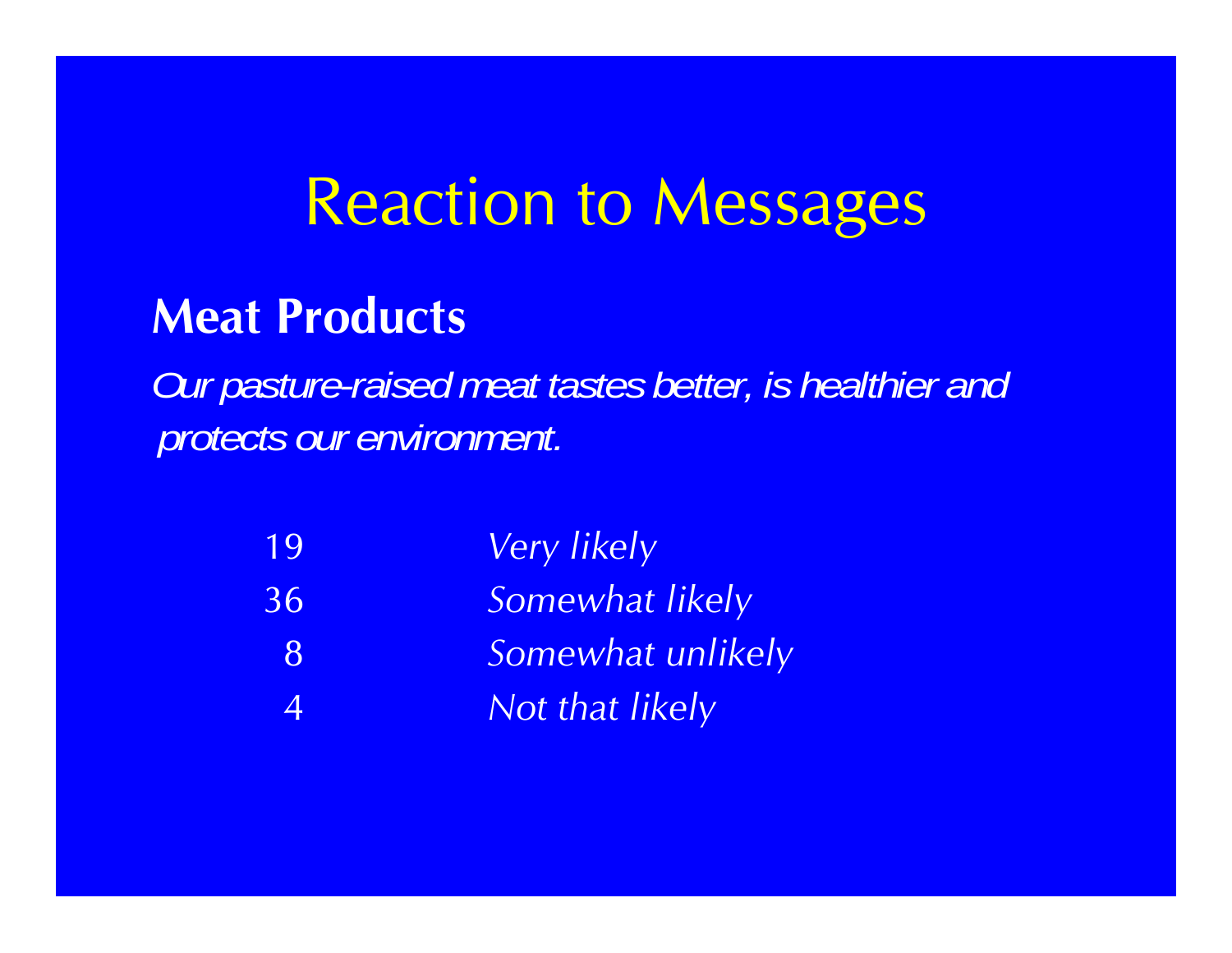#### **Dairy Products**

*All natural grass-fed milk is an excellent source of nutrition, good for you, good for the environment and good for the cows.*

| 16             | <b>Very likely</b> |
|----------------|--------------------|
| 27             | Somewhat likely    |
| 21             | Somewhat unlikely  |
| $\overline{3}$ | Not that likely    |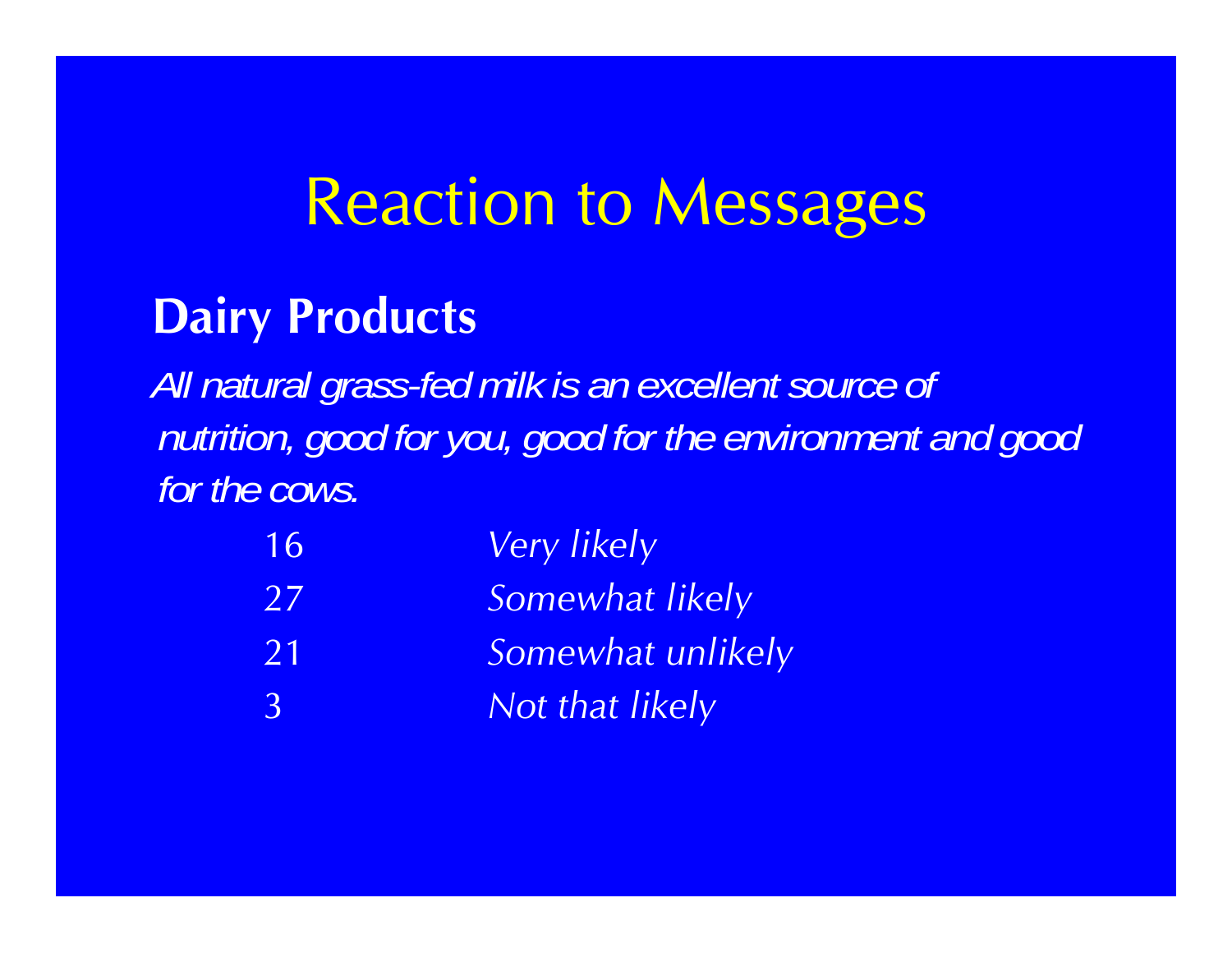#### **Dairy Products**

*Giving our cows access to high quality pasture assures them a constant suppl y of fresh grasses and clover throughout the growing season. This low stress environment, with fresh air and sunshine, results in better herd health and superior quality milk for our dairy products*

- 28*Very likely*
- 23*Somewhat likely*
- 12 *Somewhat unlikel y*
	- 3*Not that likely*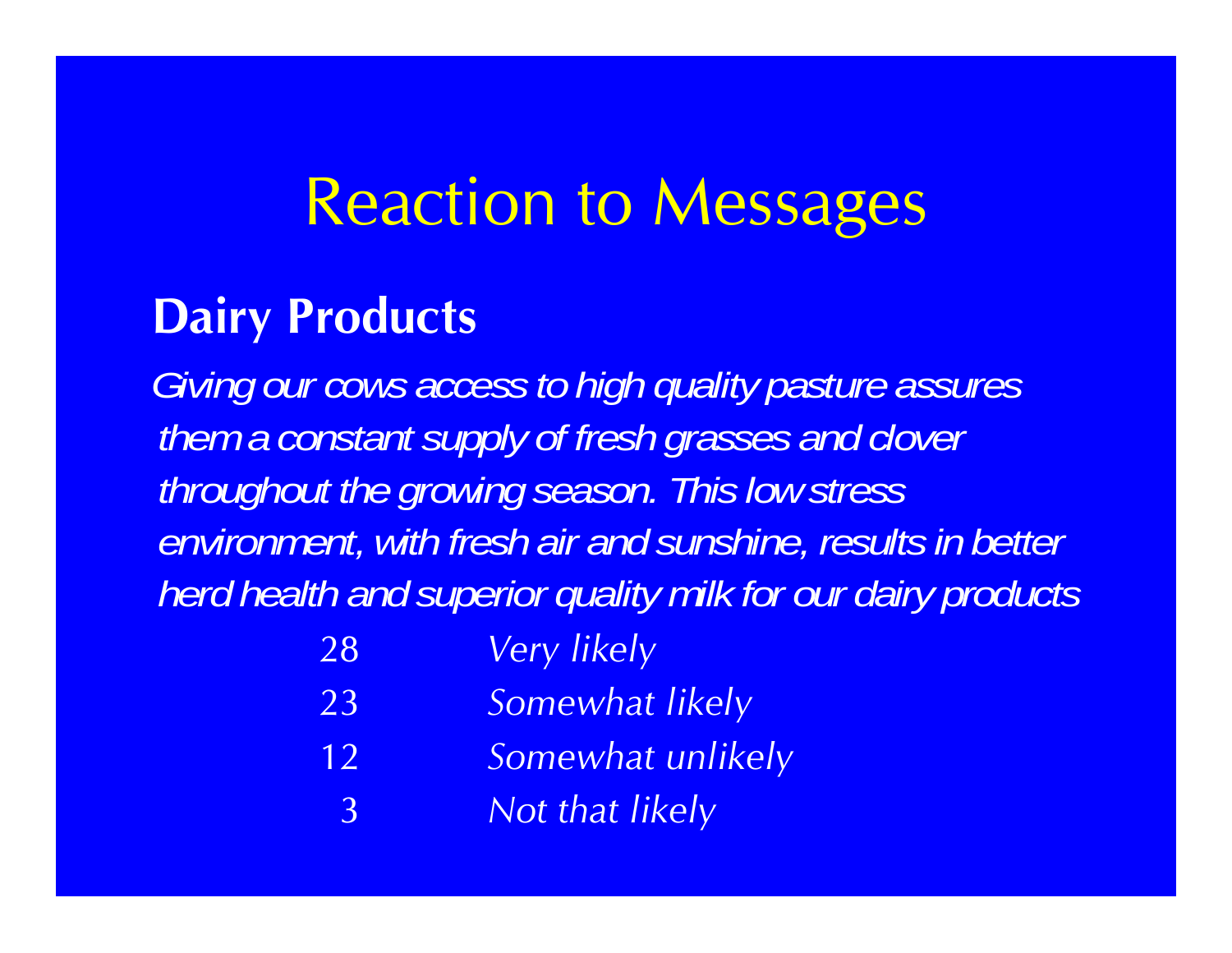#### **Poultry Products**

7

*Our chickens are raised naturally in the fresh air and sunshine. They are pastured and moved dail y so they have fresh greenery under their feet. What this means to our customers is that our tender poultry cooks quickly, has much less fat, and they taste wonderful.*

| 16 | <b>Very likely</b> |  |
|----|--------------------|--|
|    |                    |  |

- 22*Somewhat likely*
- 21 *Somewhat unlikel y*
	- *Not that likely*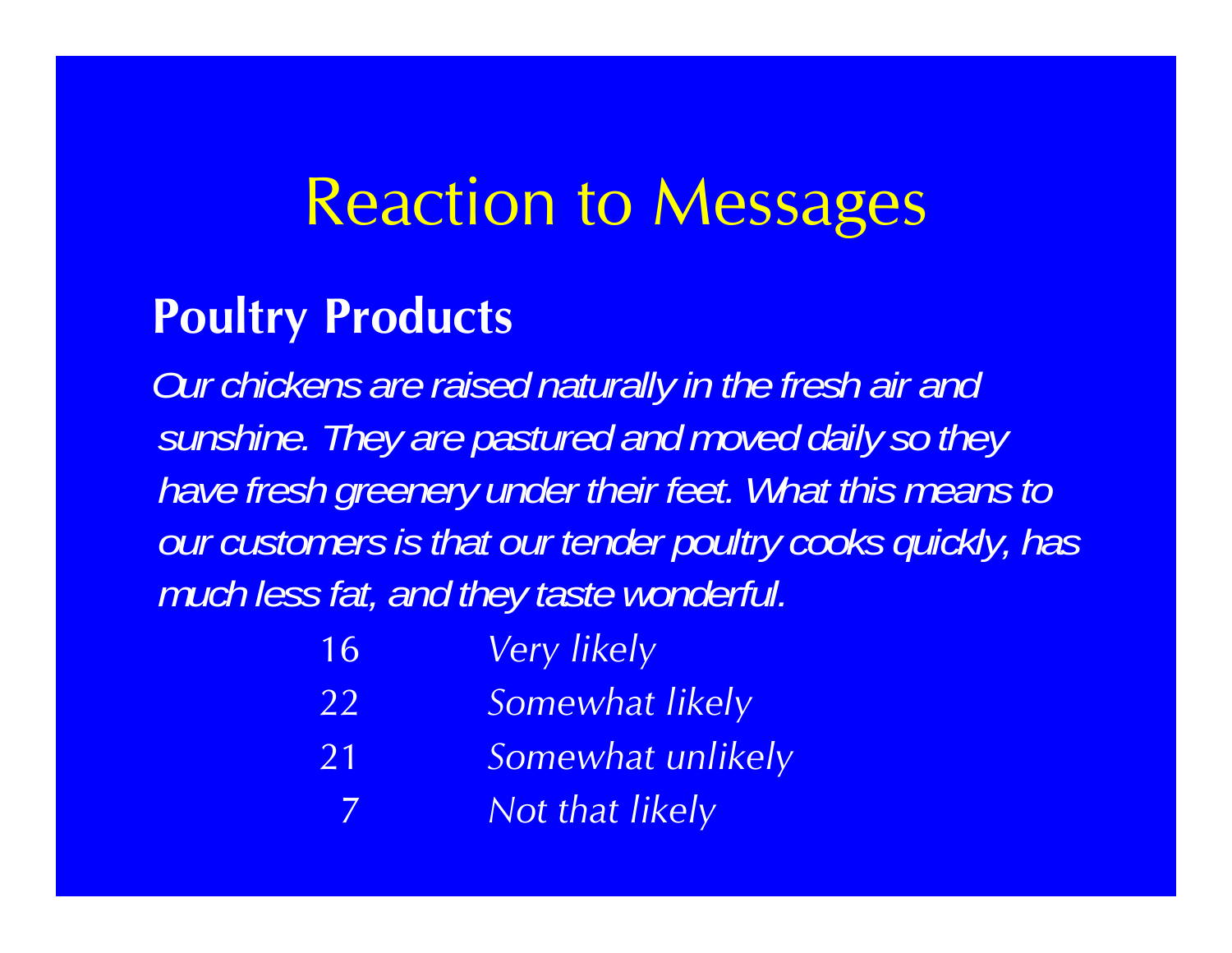#### **Poultry Products**

*Our chickens are free range birds and their feed is free of antibiotics. They get to walk around during their lives as compared to factory birds which don't get to go outside or leave their pens.*

| 20  | <b>Very likely</b> |
|-----|--------------------|
| 28  | Somewhat likely    |
| 10  | Somewhat unlikely  |
| - 7 | Not that likely    |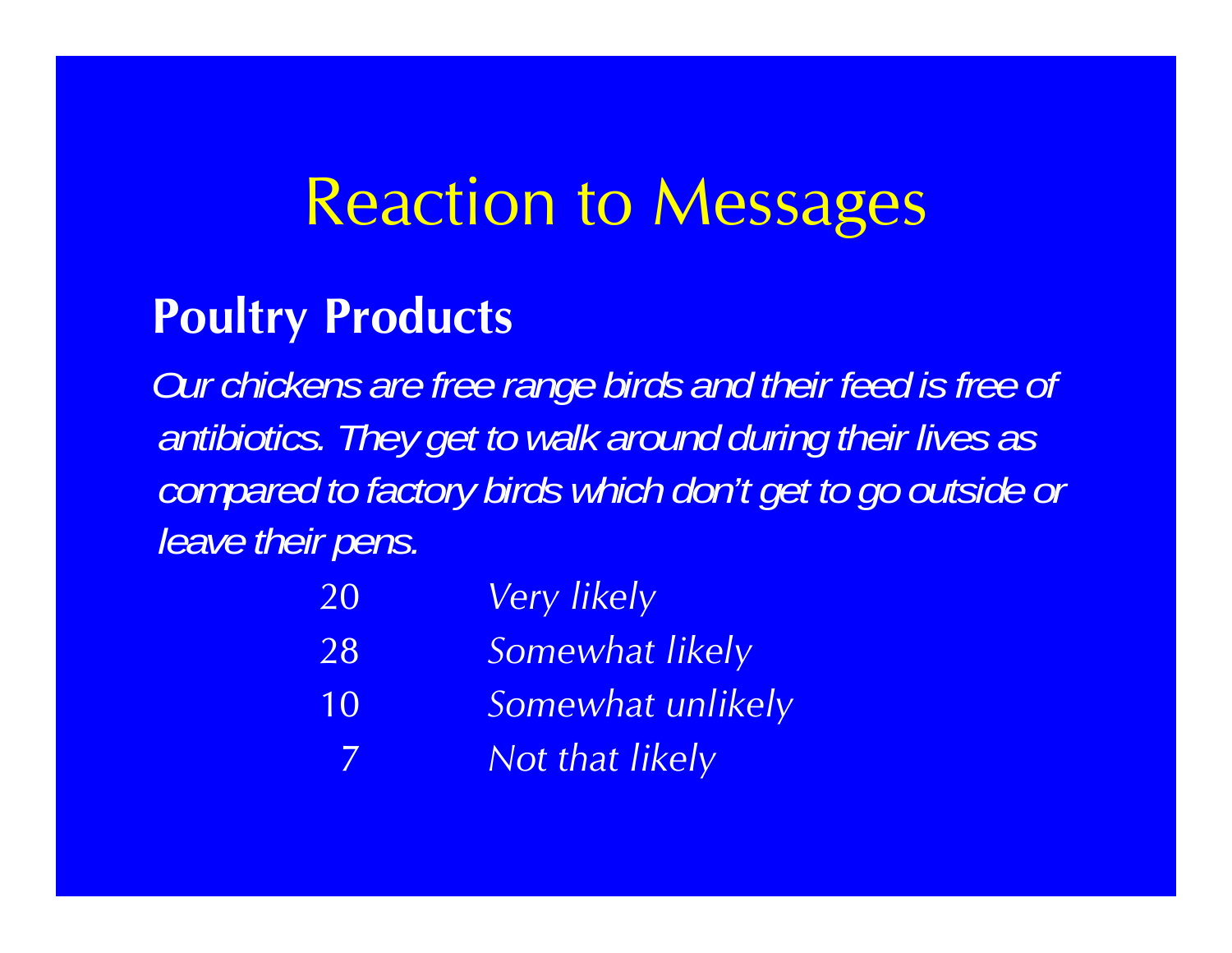## Essential Elements

•Brief and to the point

– example: *We pasture animals to produce a superior quality meat product.*

•Easy to understand

– example: *Our chickens are free range birds and their feed is free of antibiotics.*

•Direct benefits to the customer

– example: *Our p y oultr has much less fat and tastes wonderful.*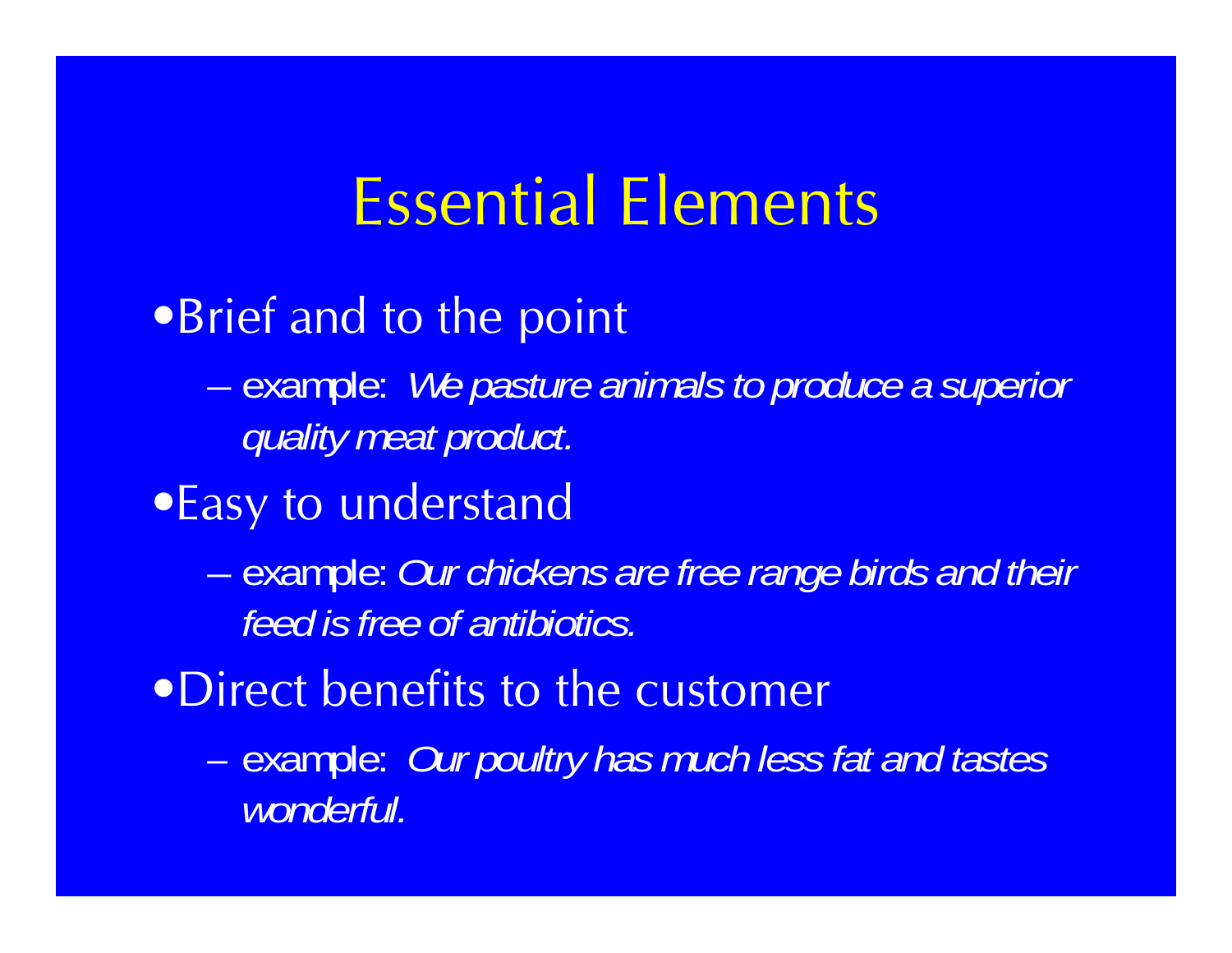## Words, Phrases That Work

- Tastes great, fresh
- High quality, superior quality
- Good for you, healthy
- Free of antibiotics, hormones
- Chemical free
- Low in fat
- Excellent source of nutrition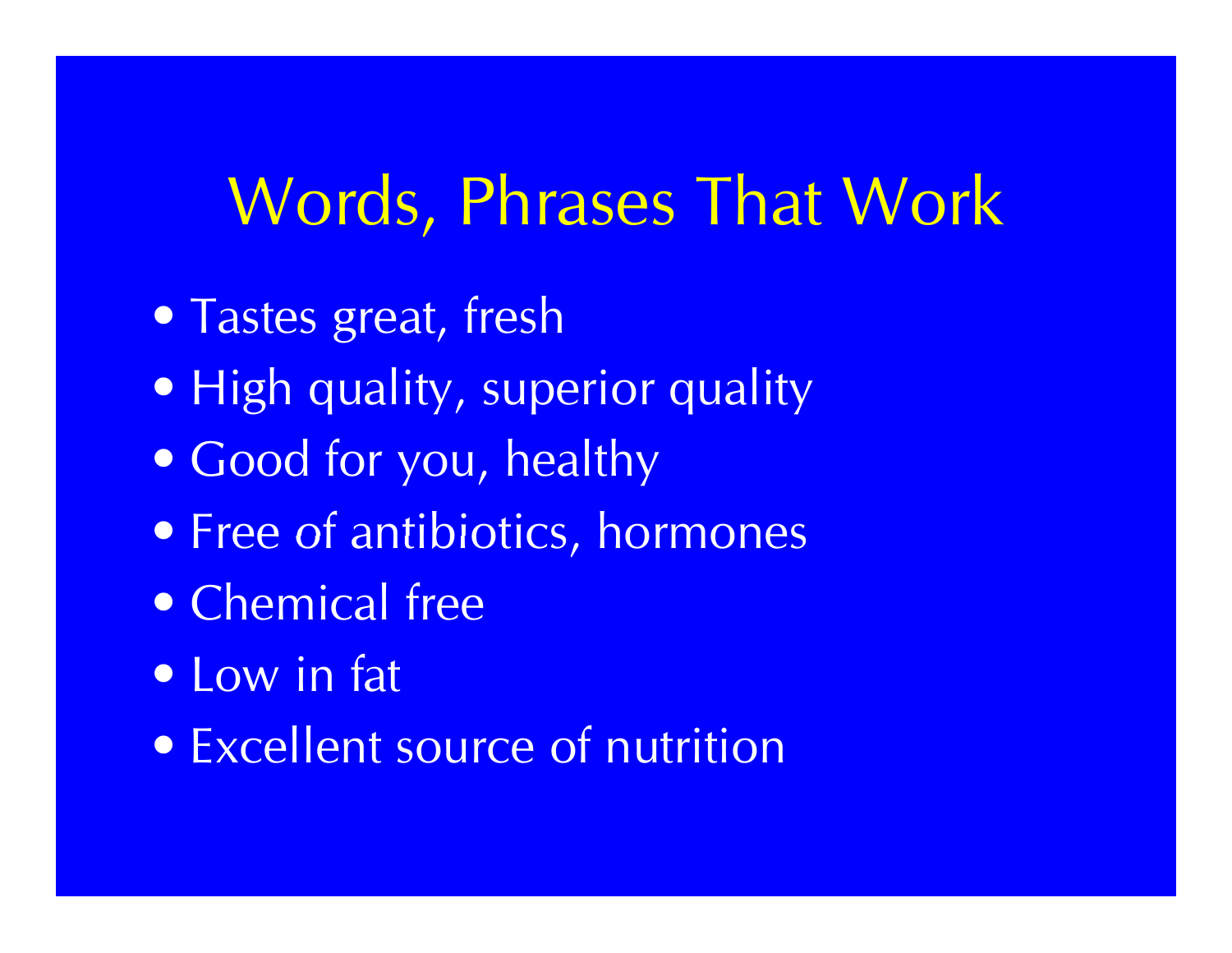# Words, Phrases That Work



- Not confined
- Fresh air
- Sunshine
- Fresh grass
- High quality pasture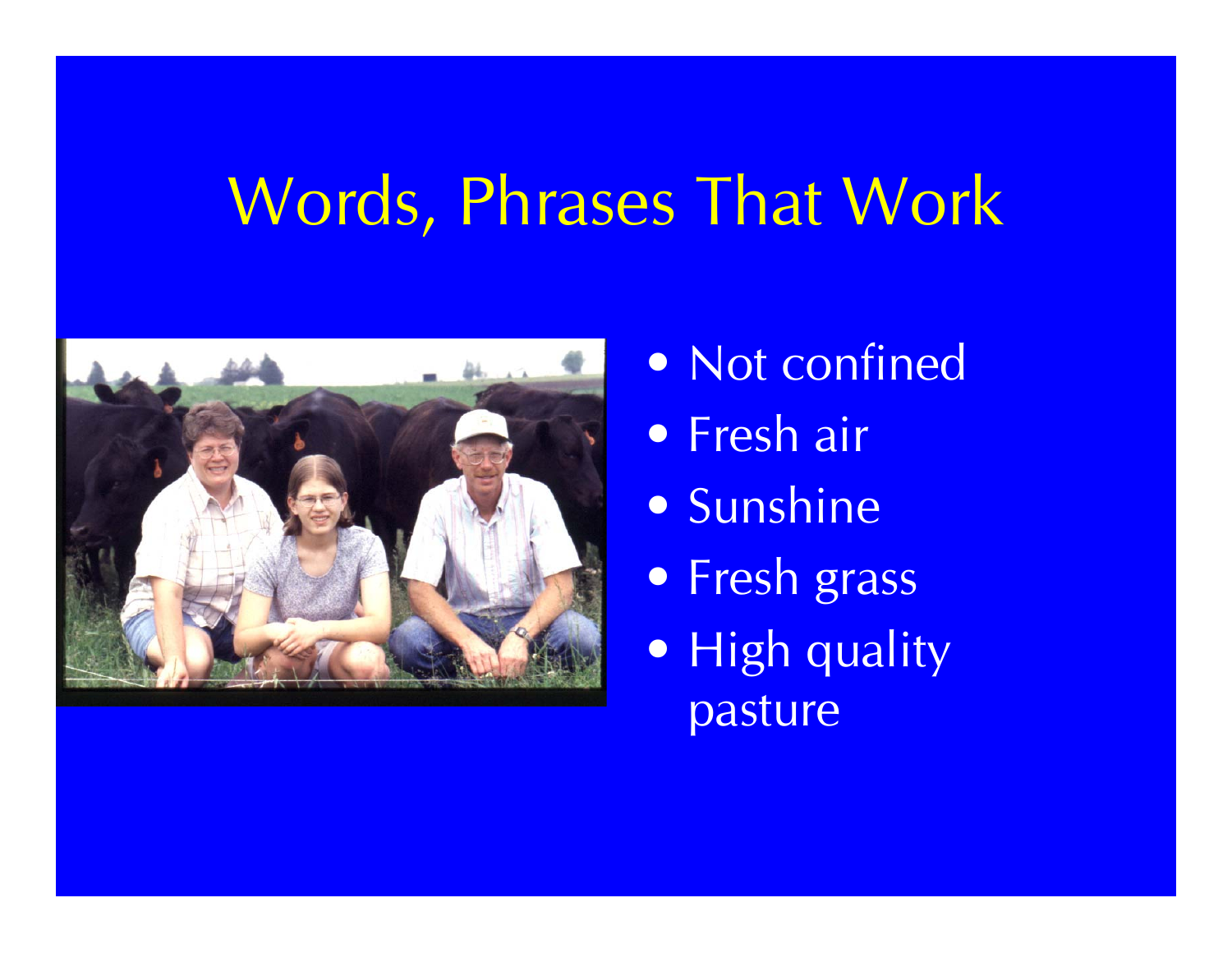### Opportunities to Marketing Pasture Raised Products

- Openness to trying these products
- People care most about quality food & healthy options for their families
- People can identify many benefits of pastureraised products
- Strong support for local producers
- People care about animal well-being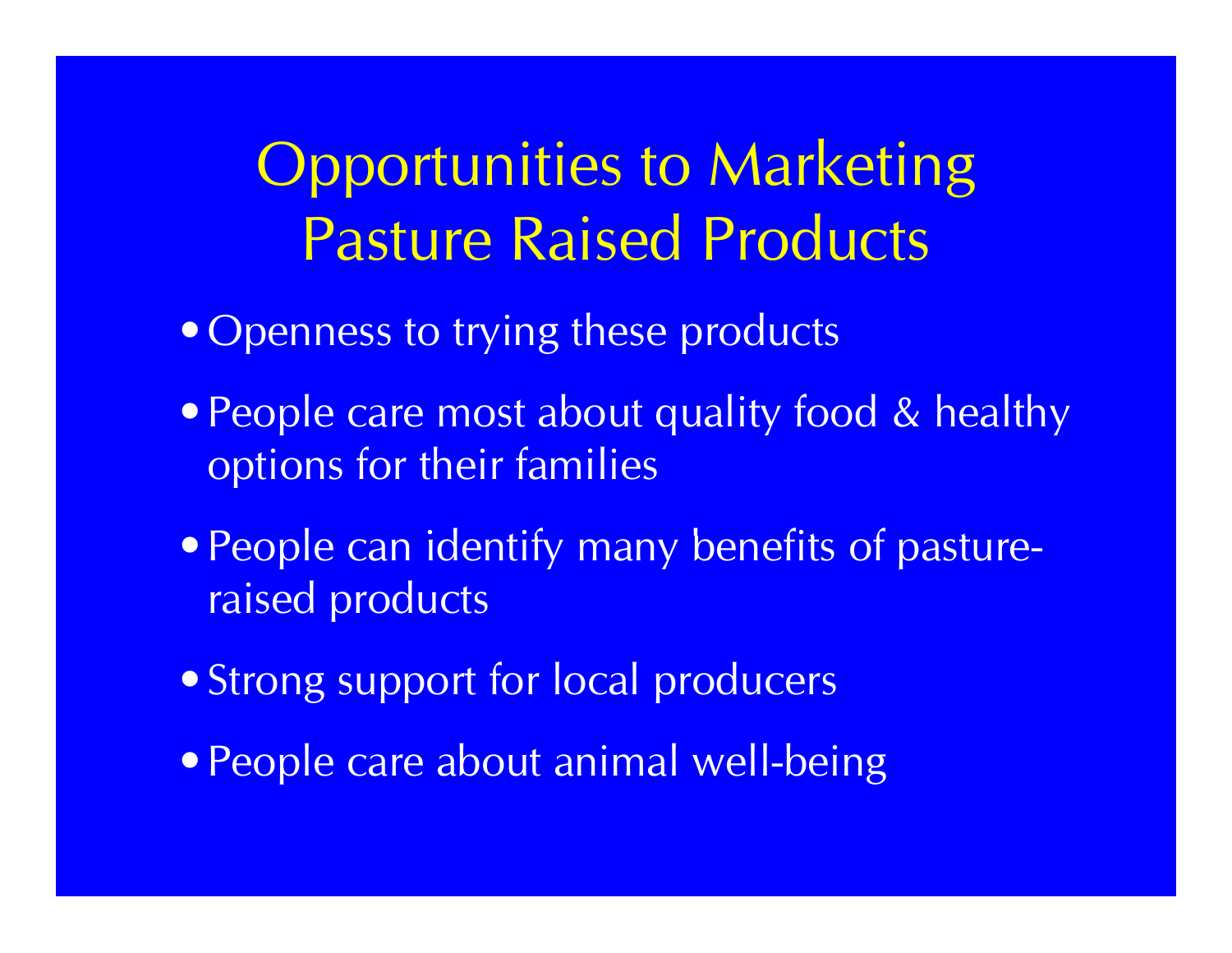### Barriers to Marketing Pasture Raised Products

- Lack of trust in unknown sources particularly those seen as unregulated or lacking standards
- Expect pasture-raised products will cost more, which means they expect more
- Concerns about affect on taste
- Need for convenience—access and prep
- Resistance to buying in larger volumes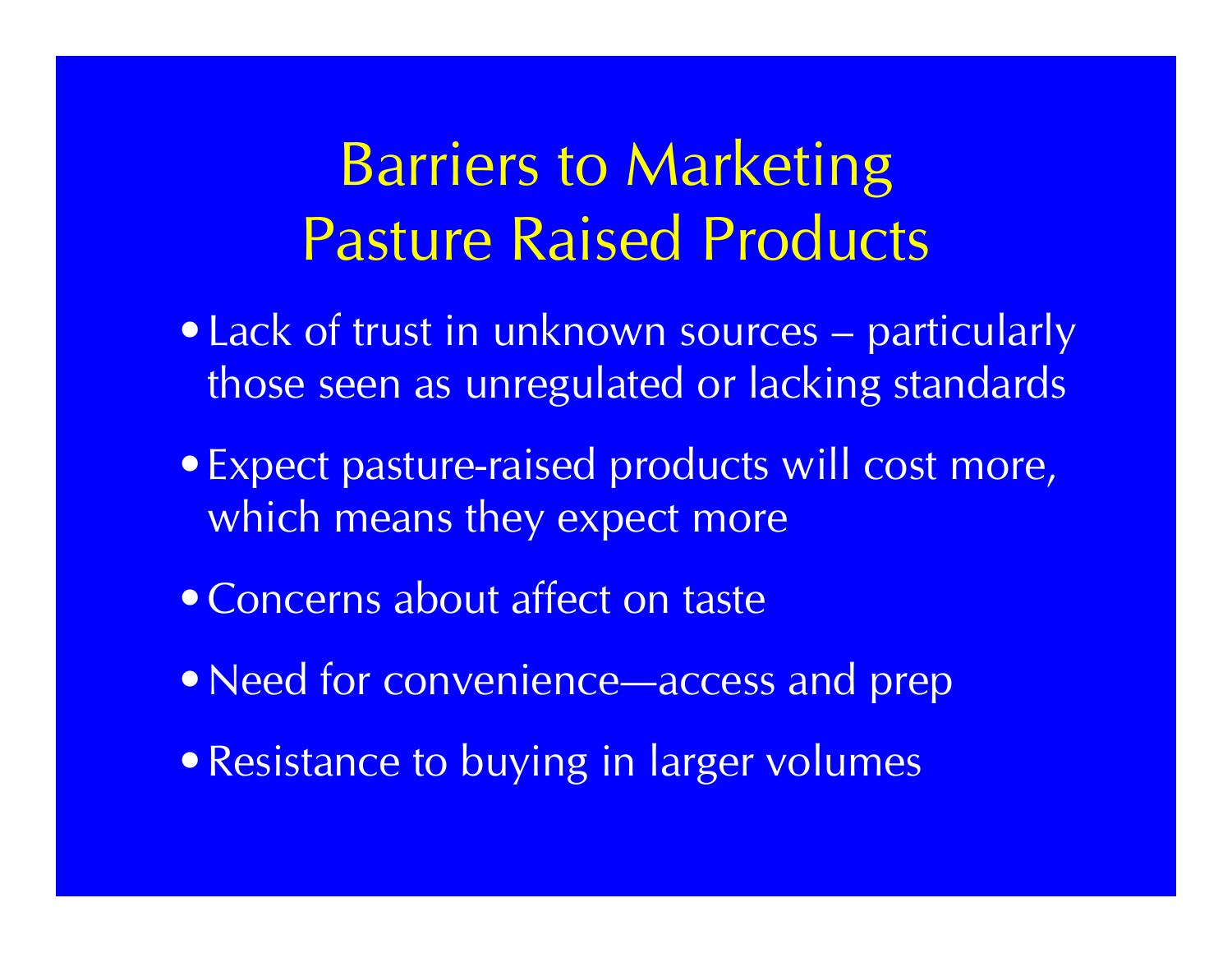# Key Findings

- 1. Key benefits must be for the consumer
- 2. Healthy is the goal not at expense of taste
- 3. Disease and bacteria cause most concern
- 4. Locally-produced rates high
- 5. Animal welfare important
- 6. Some see the benefit to family farmers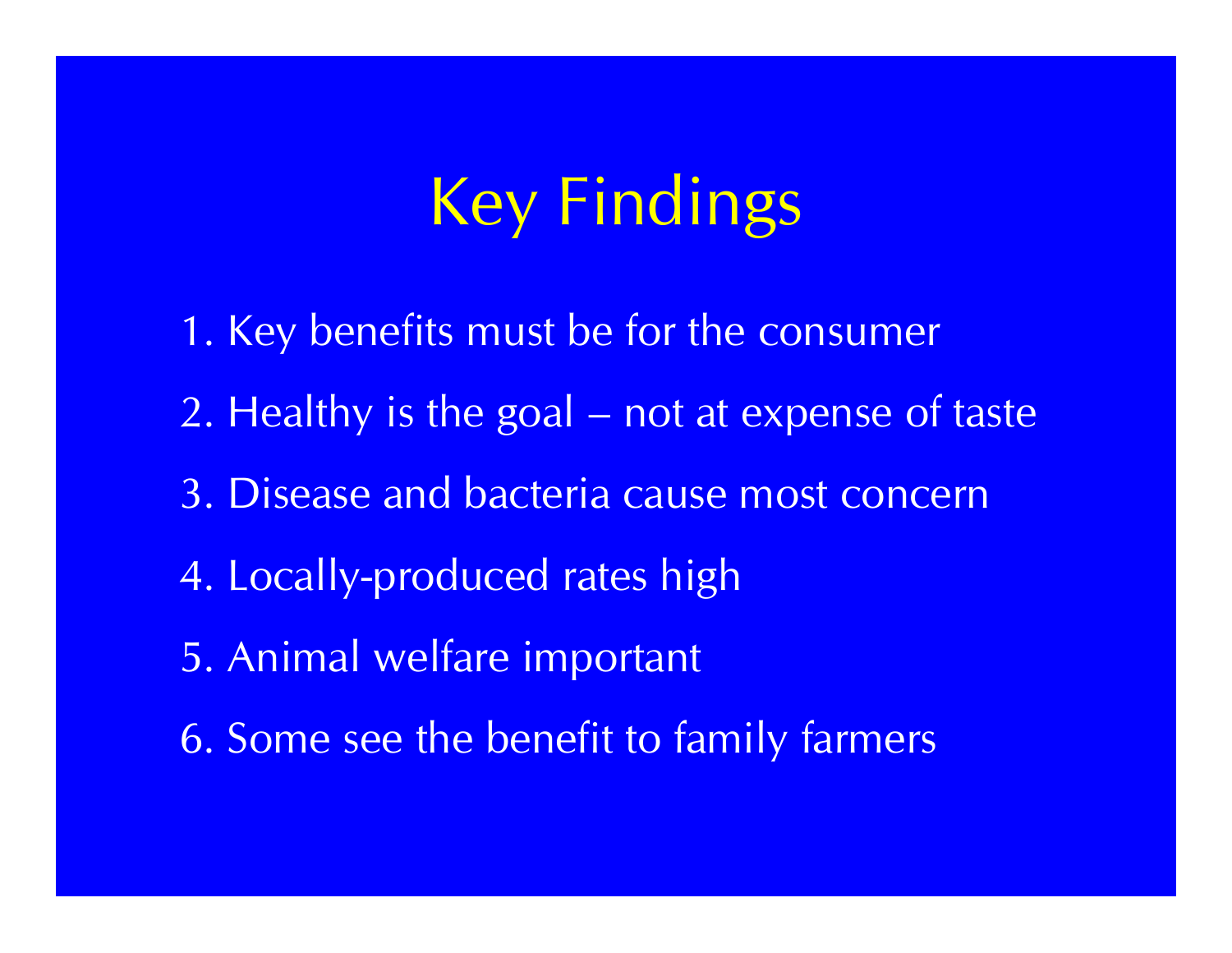## Key Findings (continued)

- 7. Respondents aren't quick to see environmental benefits
- 8. Convenience and price matter
- 9. Corporate or local farmer, trust is lacking
- 10. Respondents shop variety places, but convenience is key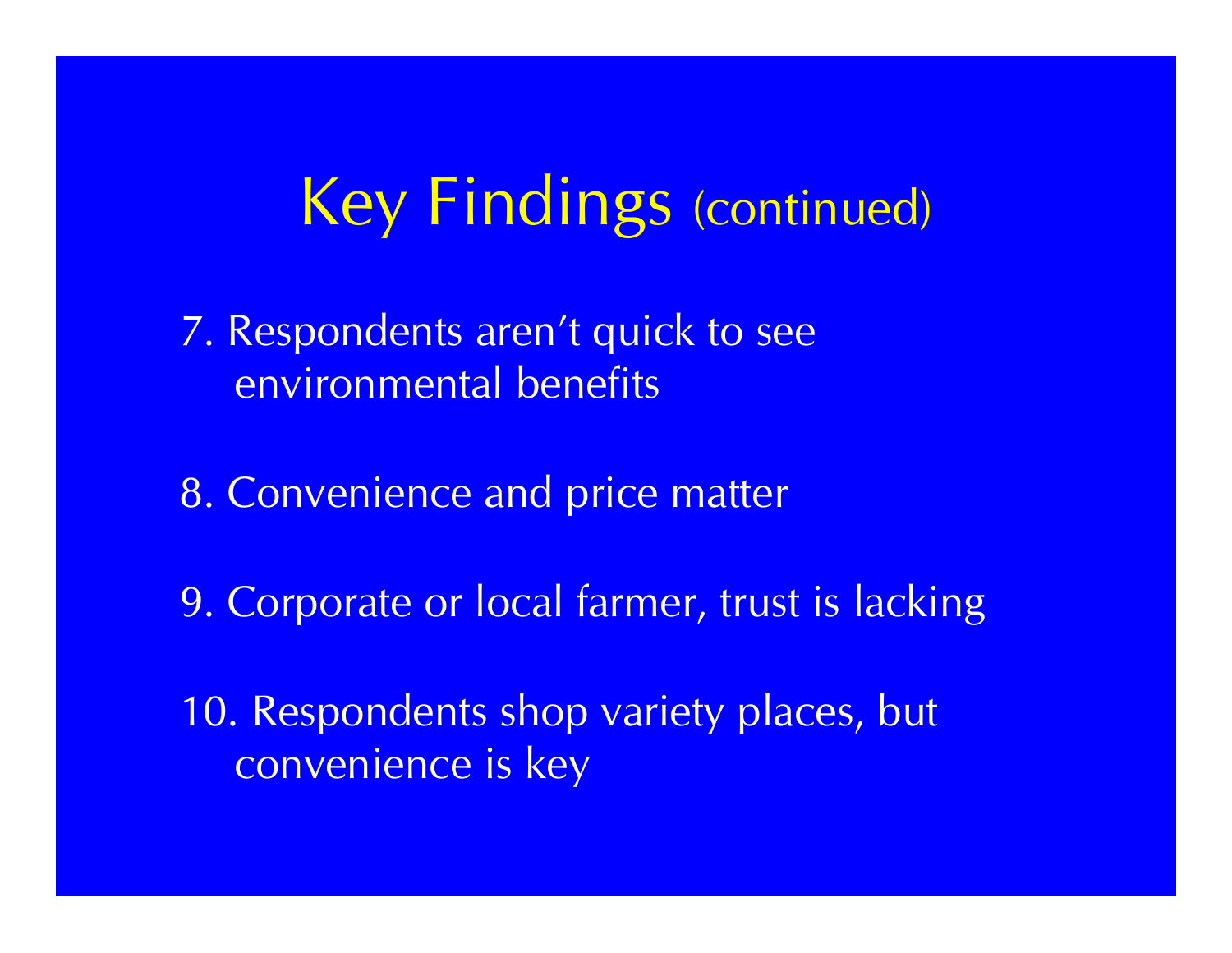### Key Findings (continued)

11. Definitions, standards and certification important

12. Incentives get respondents to try a new product.

13. Consumers suffer from information overload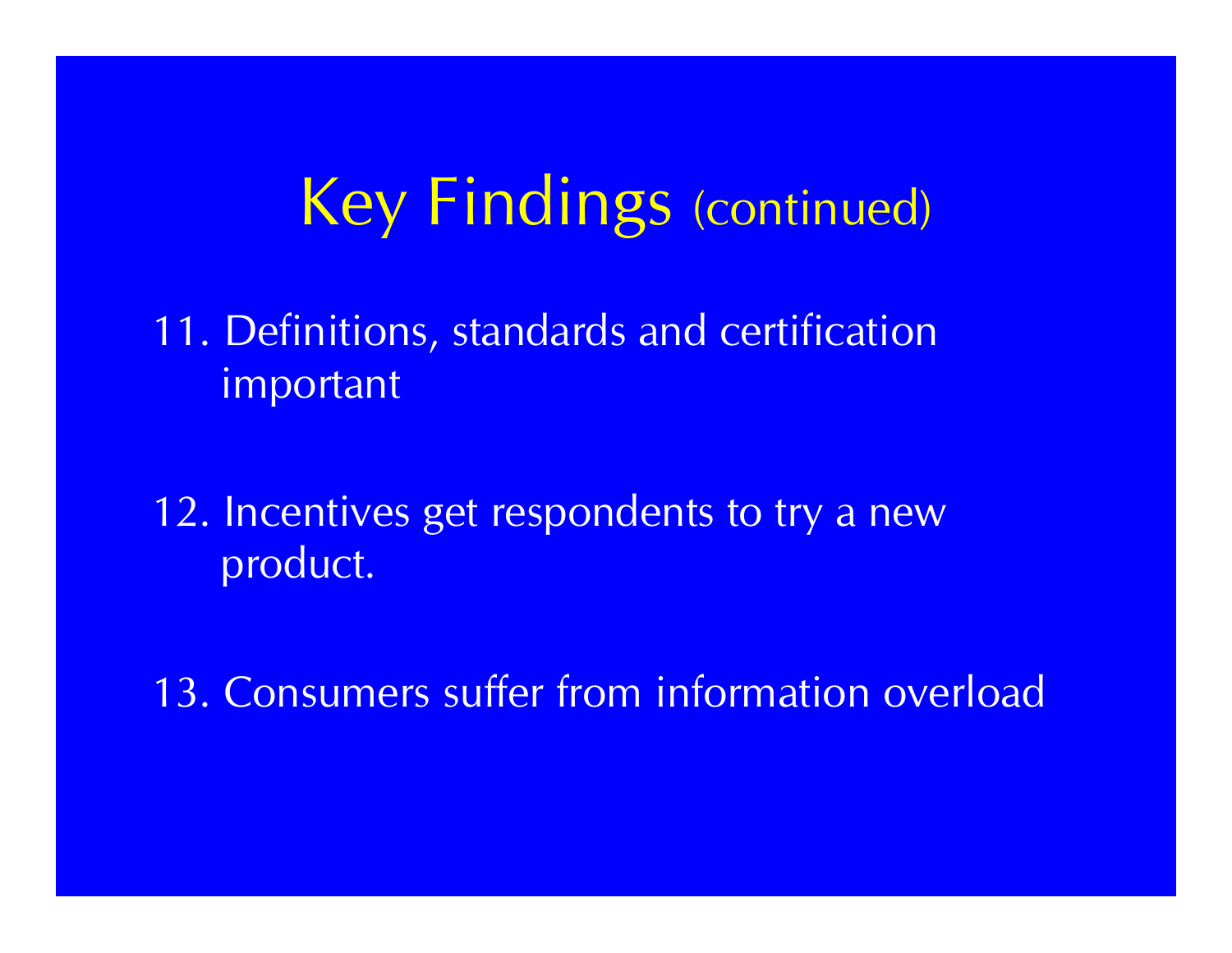#### **How important are the following in selecting the meat you purchase? (on a scale of 1 to 10 with 1 = Not Important and 10 = Extremely Important)**

| <b>Food Safety</b>                                    | 86%               |                   |                   |                   | 9%<br><b>MEAN: 9.47</b> |  |
|-------------------------------------------------------|-------------------|-------------------|-------------------|-------------------|-------------------------|--|
| <b>Quality of Meat</b>                                | 78%               |                   |                   | 19%               | <b>MEAN: 9.22</b>       |  |
| <b>USDA Inspection</b>                                | 79%               |                   |                   | 13%               | <b>MEAN: 9.13</b>       |  |
| <b>Tenderness</b>                                     |                   | 69%               |                   | 27%               | <b>MEAN: 9.03</b>       |  |
| <b>Juiciness</b>                                      | 63%               |                   |                   | 30%               | <b>MEAN: 8.85</b>       |  |
| <b>Farm Fresh Taste</b>                               | 57%               |                   | 27%               |                   | <b>MEAN: 8.35</b>       |  |
| <b>Price</b>                                          | 45%               |                   | 42%               |                   | <b>MEAN: 8.14</b>       |  |
| <b>Ease of Preparation</b>                            | 41%               |                   | 42%               |                   | <b>MEAN: 7.85</b>       |  |
| A Local or Regional Brand                             | 29%               | <b>41%</b>        |                   | <b>MEAN: 7.08</b> |                         |  |
| <b>Meat is Locally Grown</b>                          | 31%               | 38%               |                   | <b>MEAN: 7.05</b> |                         |  |
| <b>Raised in a Humane Way</b>                         | 38%               | 28%               |                   | <b>MEAN: 6.97</b> |                         |  |
| <b>Meat from a Small Family Farm</b>                  | 30%               | 35%               | <b>MEAN: 6.86</b> |                   |                         |  |
| "Pastured"                                            | 19%               | <b>29%</b>        | <b>MEAN: 5.97</b> |                   |                         |  |
| <b>All-Natural</b>                                    | 21%               | 31%               | <b>MEAN: 5.92</b> |                   |                         |  |
| <b>Grass-Fed</b>                                      | 14%<br>26%        | <b>MEAN: 5.27</b> |                   |                   |                         |  |
| "Free-Range"                                          | 12%<br>24%        | <b>MEAN: 5.27</b> |                   |                   |                         |  |
| <b>Organic</b>                                        | 12%<br><b>24%</b> | <b>MEAN: 4.84</b> |                   |                   |                         |  |
| <b>Extremely Important I</b><br><b>Very Important</b> |                   |                   |                   |                   |                         |  |

**Base: All Respondents (n=500)**

**From "Attracting Consumers with Locally Grown Products," Food Processing Center, University of Nebraska, Lincoln, October 2001.**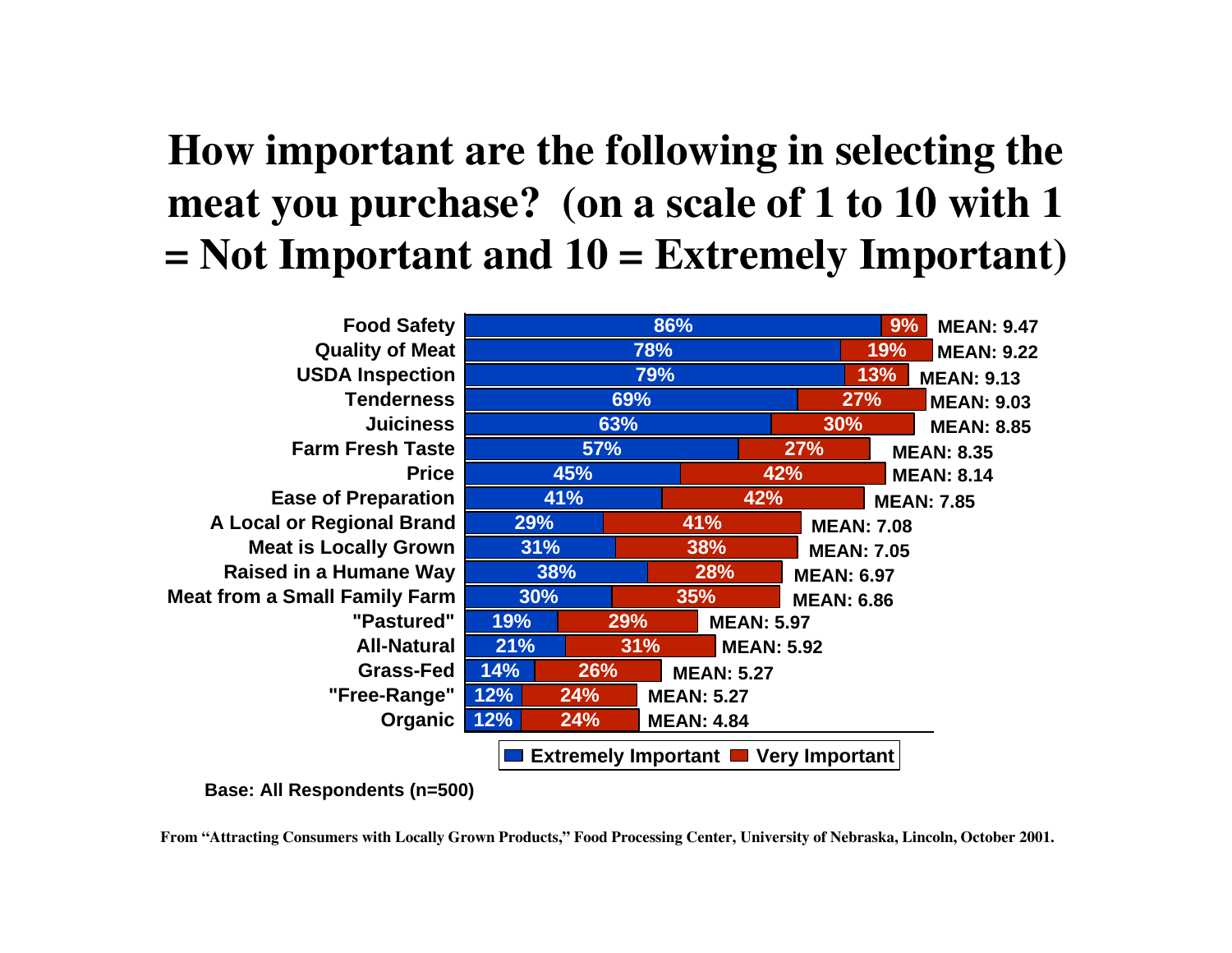#### **Why haven't you purchased meat direct from a farmer or farmer's market?**



**Those who have not purchased meat direct from farmer or farmer's market (n=222)**

**From "Attracting Consumers with Locally Grown Products," Food Processing Center, University of Nebraska, Lincoln, October 2001.**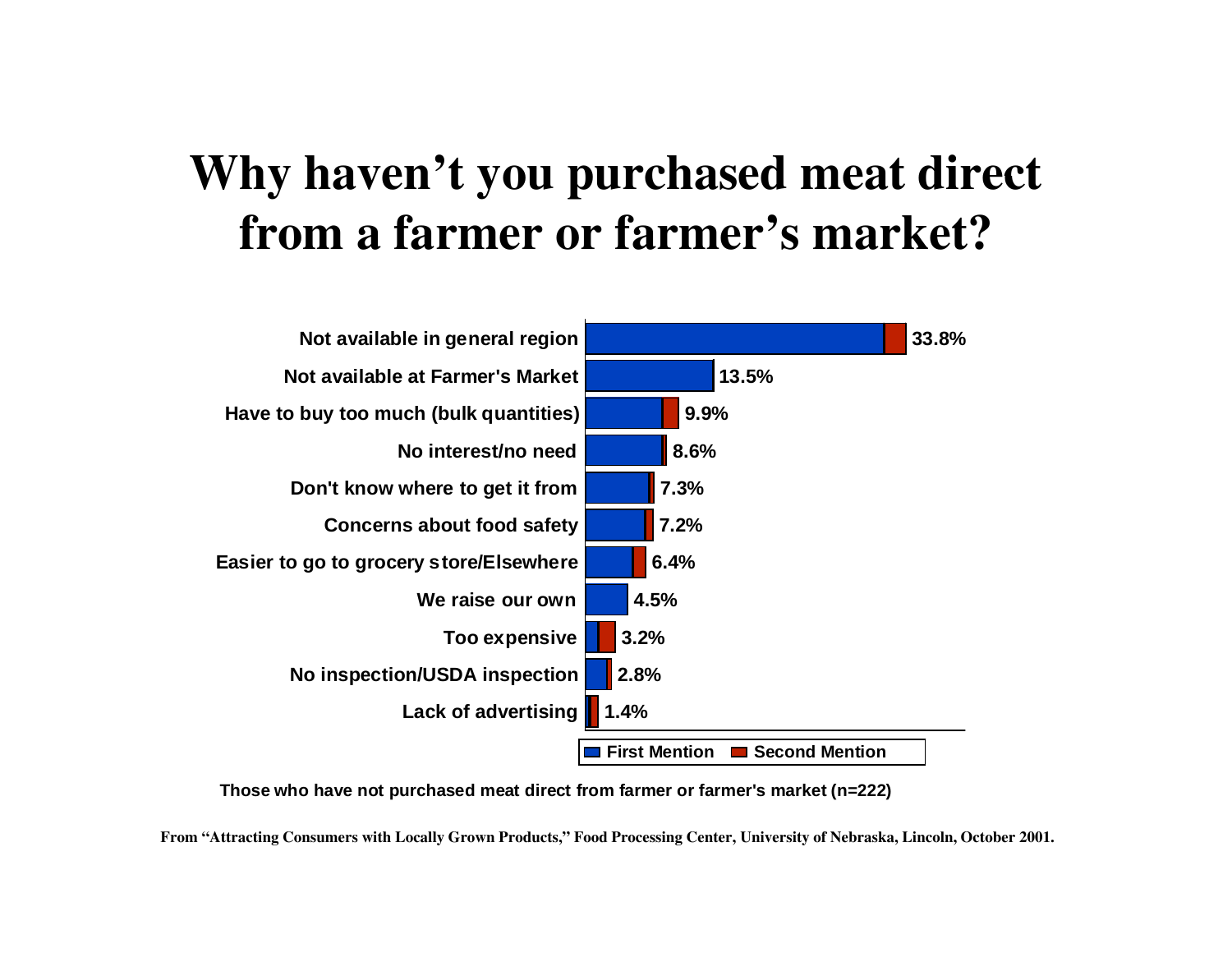#### **Why yp have you purchased meat direct from a farmer or farmer's market?**



**Those who purchase meat direct from farmer or farmer's market (n=274)**

**From "Attracting Consumers with Locally Grown Products," Food Processing Center, University of Nebraska, Lincoln, October 2001.**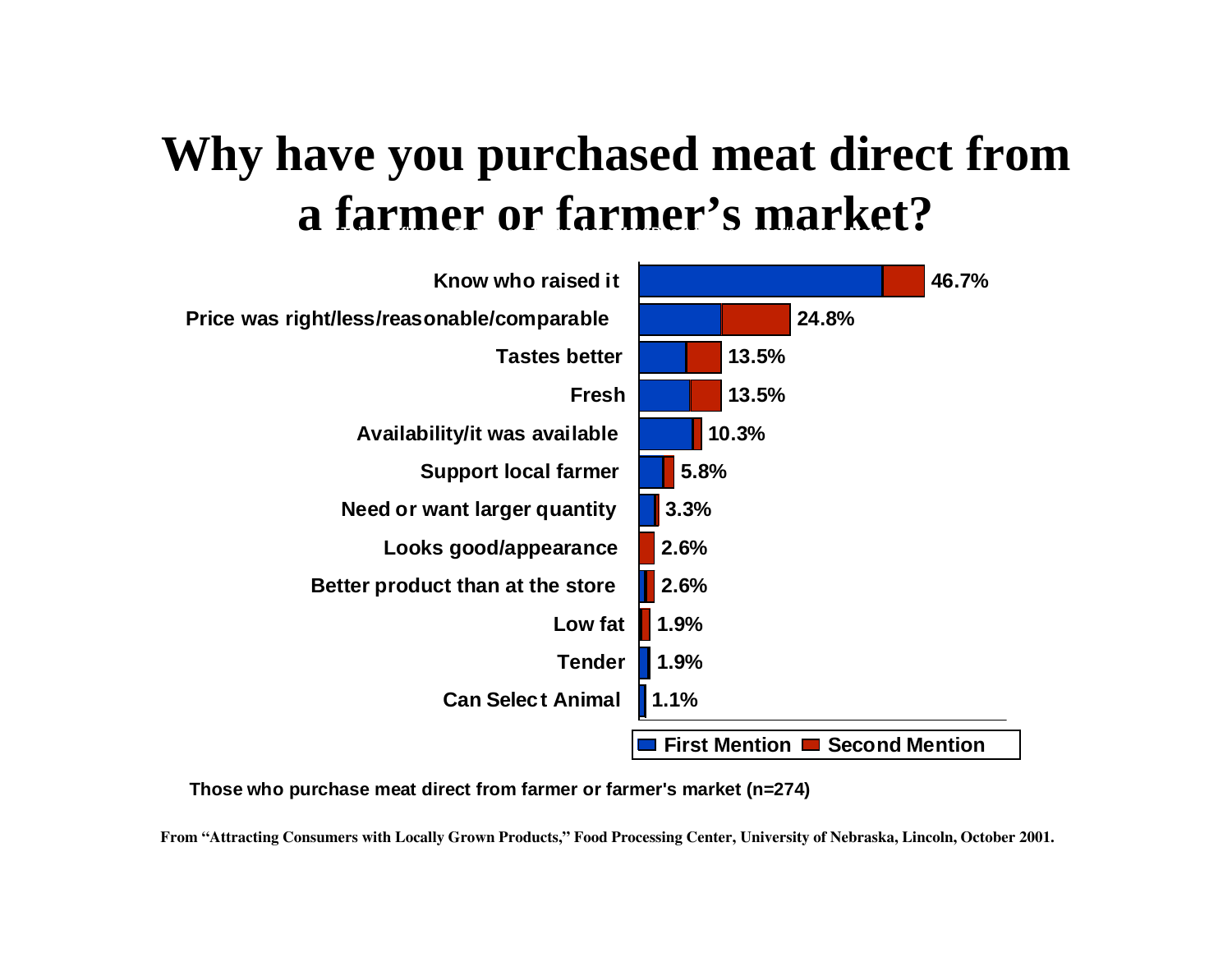#### Example of health related information from eatwild.com web site:

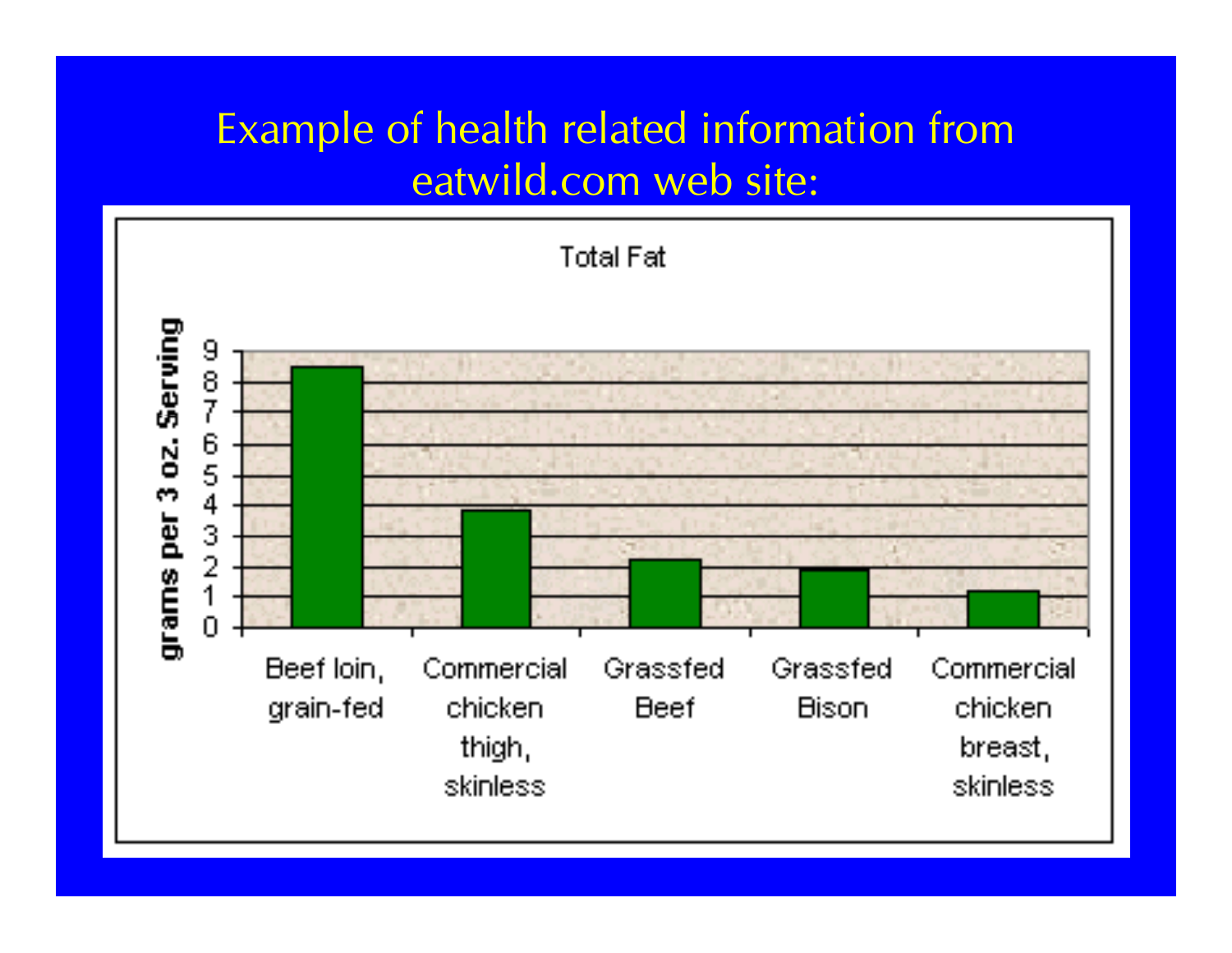## **Implications**

- 1) Focus on **direct** benefits, like "better tasting" and especially "healthy" attributes such as:
- Less total fat **"When meat is this lean, it actually lowers your LDL cholesterol levels."**
- Meats with 2-6 times more omega-3 fatty acids **"People who have ample amounts of omega-3s in their diet are less likely to have high blood pressure or an irregular heartbeat."**
- Meats higher in vitamin E **"Vitamin E is linked with a lower risk of heart disease and cancer."**
- More conjugated linoleic acid (CLA)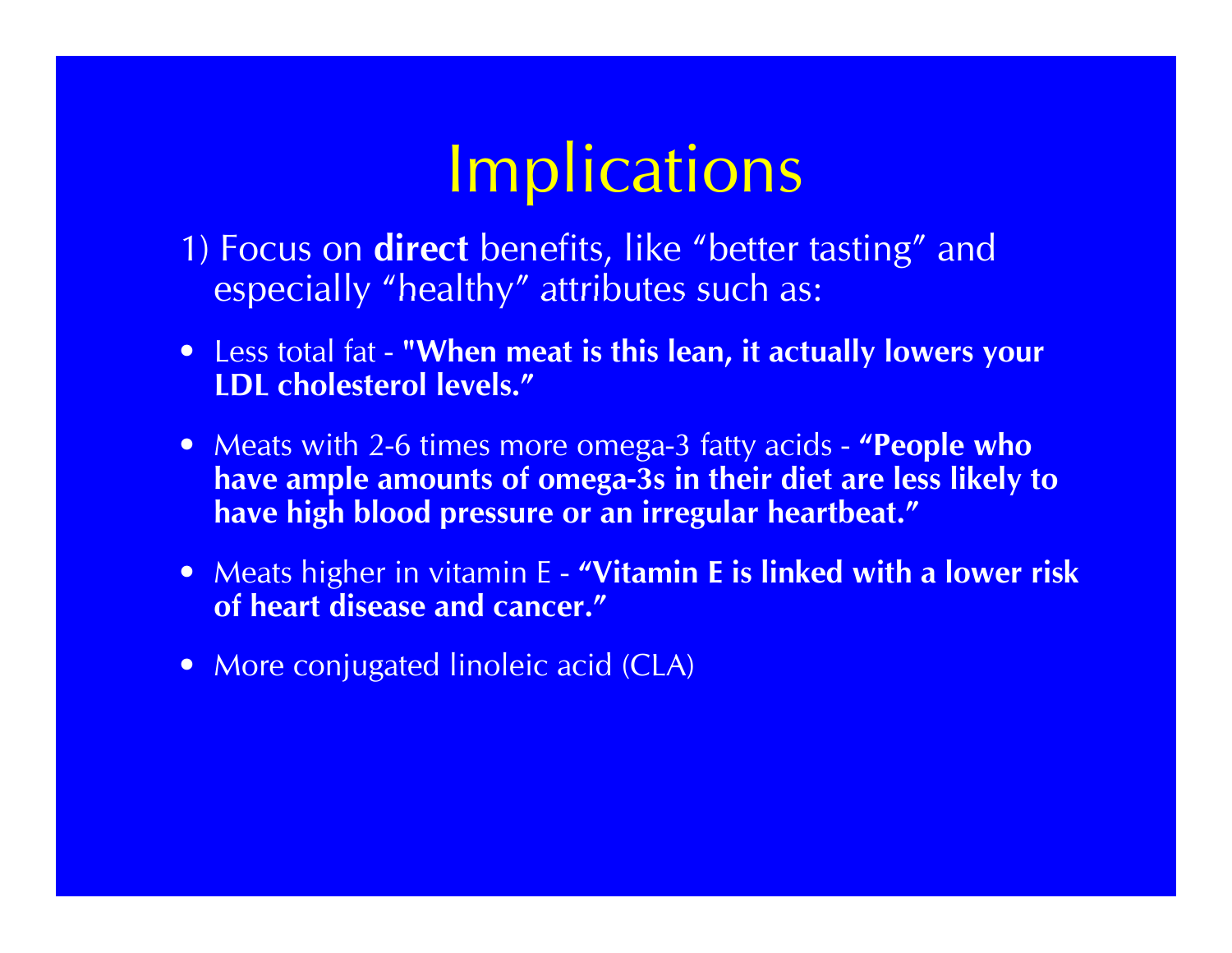- 2. Promote these and other key benefits (antibiotic & hormone free, environmentally friendly, animal well-being, etc.) and using simple terms and phrases
- "natural dry-aged pasture-raised beef for health connoisseurs"
- "our pasture-raised meats are tastier, more nutritious, healthier, more humane, and environmentally responsible"
- "healthy foods from healthy animals"
- "better for you and better for the environment"
- "old fashioned natural beef grown with sunshine grass"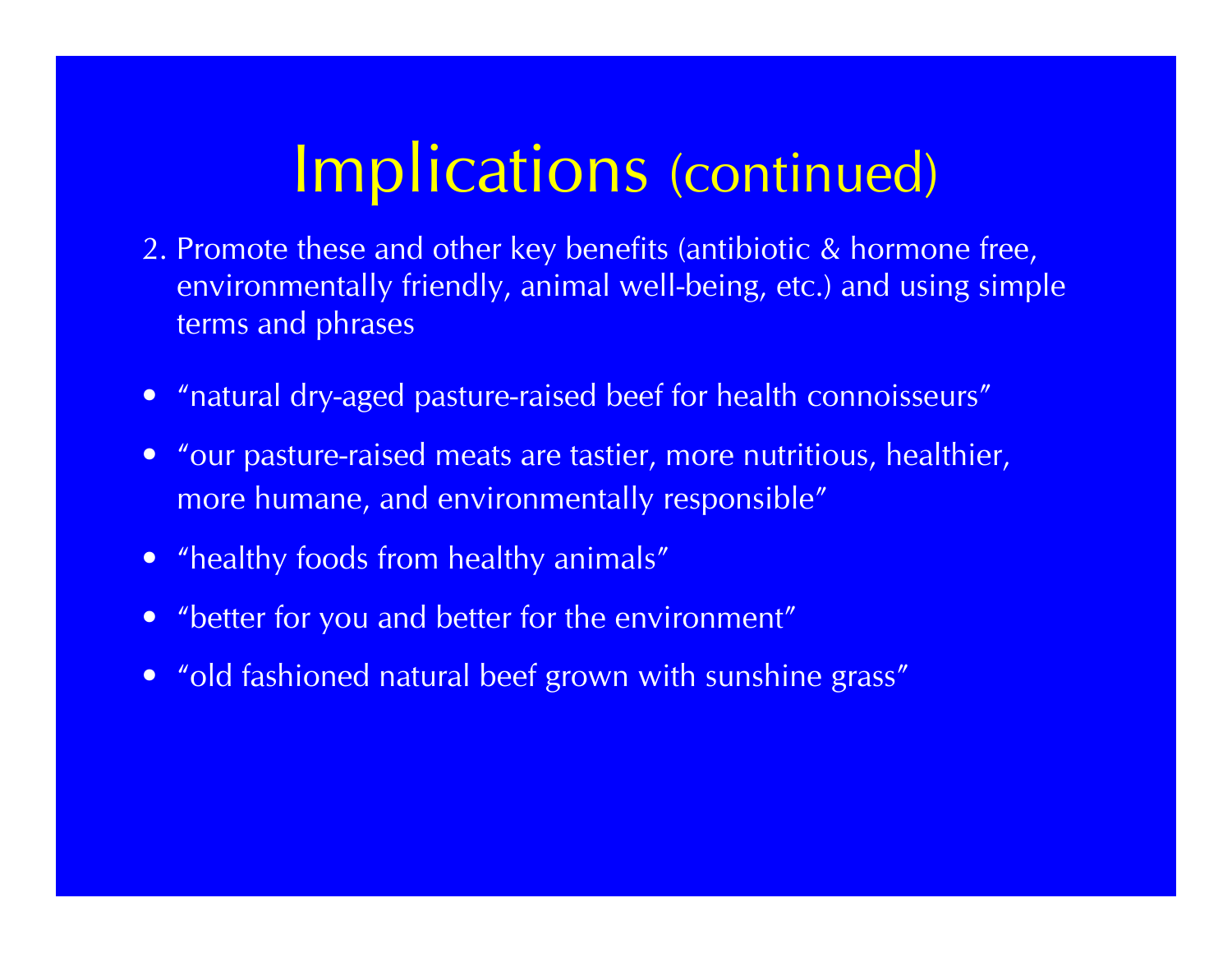#### ALL NATURAL GRASS FED BEEF ....

- Growth Hormone Free
- Anti-biotic Free
- Healthy Fats and **Cholesterol**
- **Humanely Raised**
- Sustainable Practices
- Tender, Juicy and **Delicious**

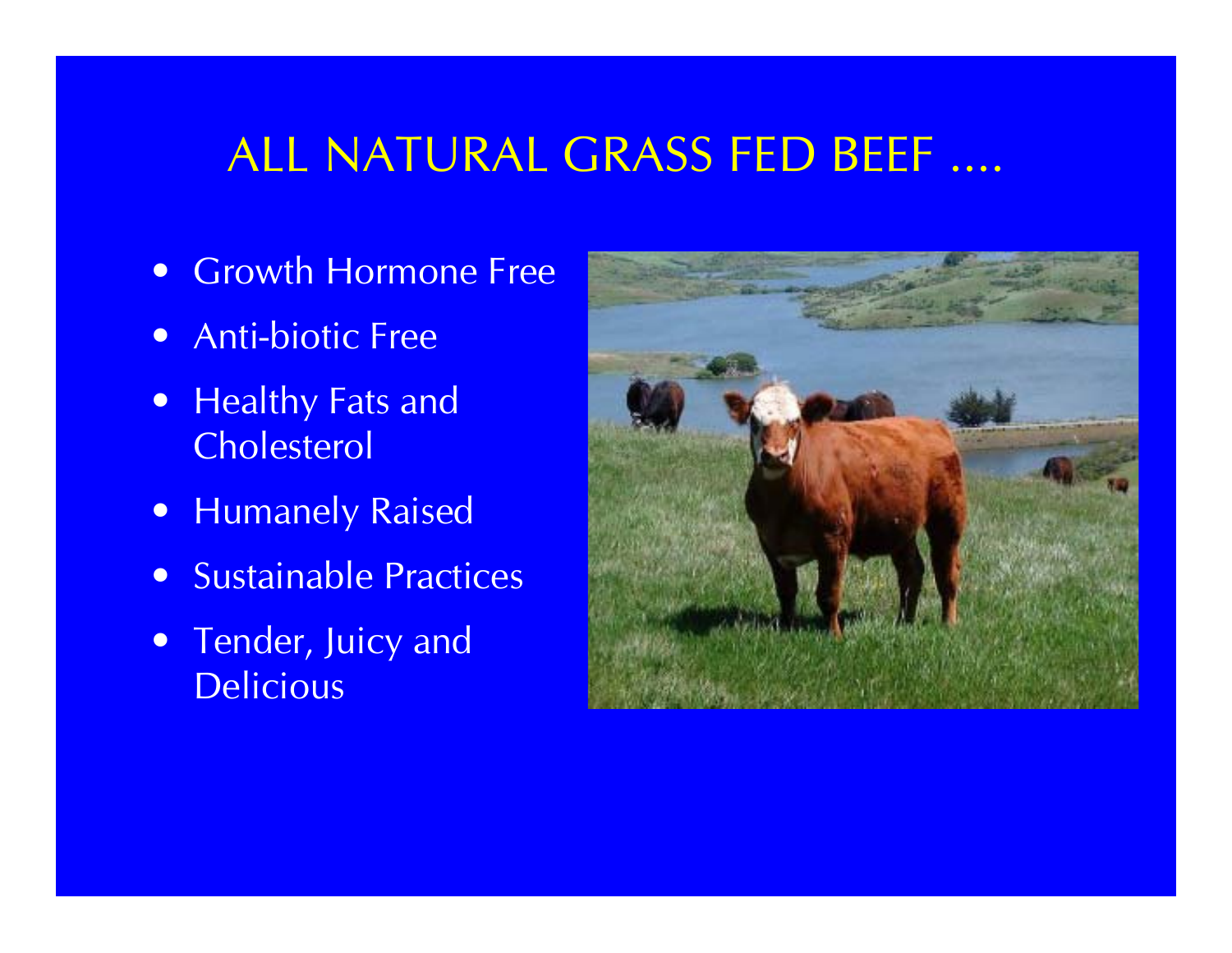3. Taste and tenderness are important, and grassfed meats tend to rate lower – find ways to address this

Options:

- Promote it as tender and delicious **–** *"The diverse, natural diet and stress-free environment gives our meats their delicious flavor."*
- *A*ged meats *"aging steaks 3 weeks resulted in pasturebased finished steaks having equal tenderness to steaks from feedlot finished steers"*
- Suggest cooking instructions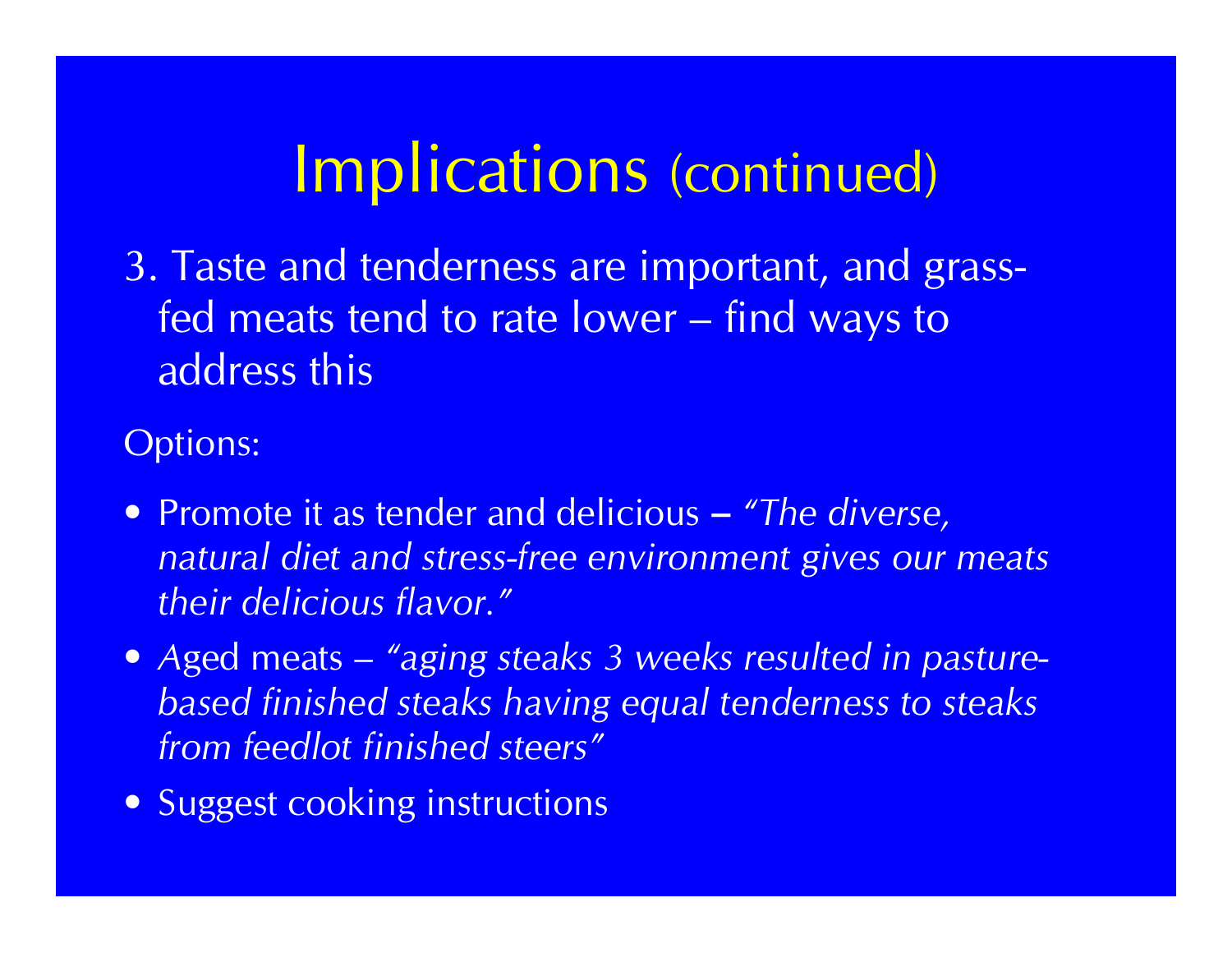#### **Taste Rating Domestic Corn-fed Vs Argentine Grass-fed Beef Steaks**



through an Experimental Auction" by Wendy J. Umberger, Dillon M. Feuz, Chris R. Calkins, University of Nebraska

**Acceptability**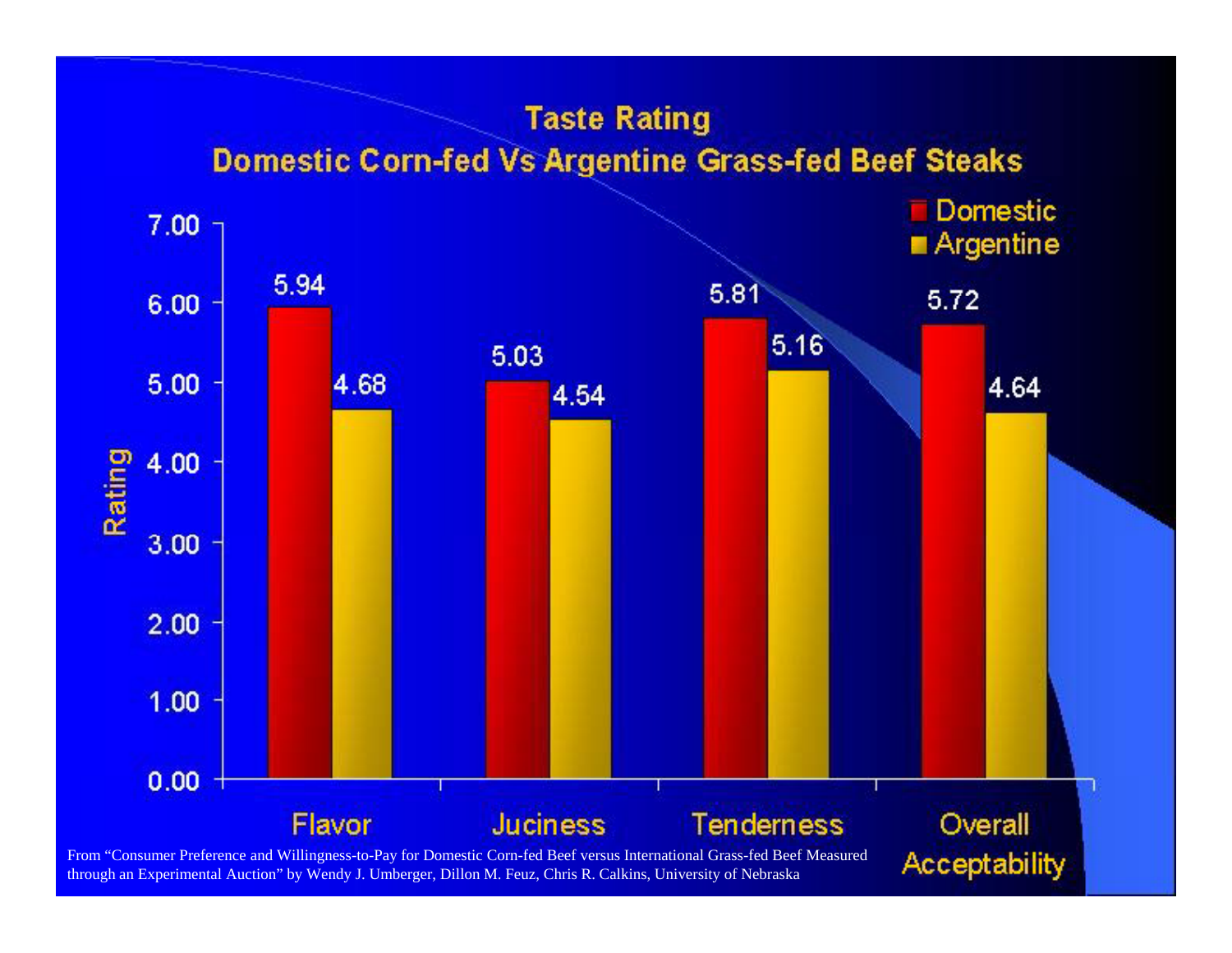- 4. Price is an issue to be addressed main options
- Promotion can help overcome higher prices "it's a better product for these reasons"
- $\bullet$ Target customers with more disposable income
- Explain costs, i.e.
	- **(1)more land required for animals**
	- **(2)more time needed to bring product to market**
	- **(3)more labor required for animal care in non-confinement**
- Local processing (and dry-aging) costs more than large packing plants, but money stays in the community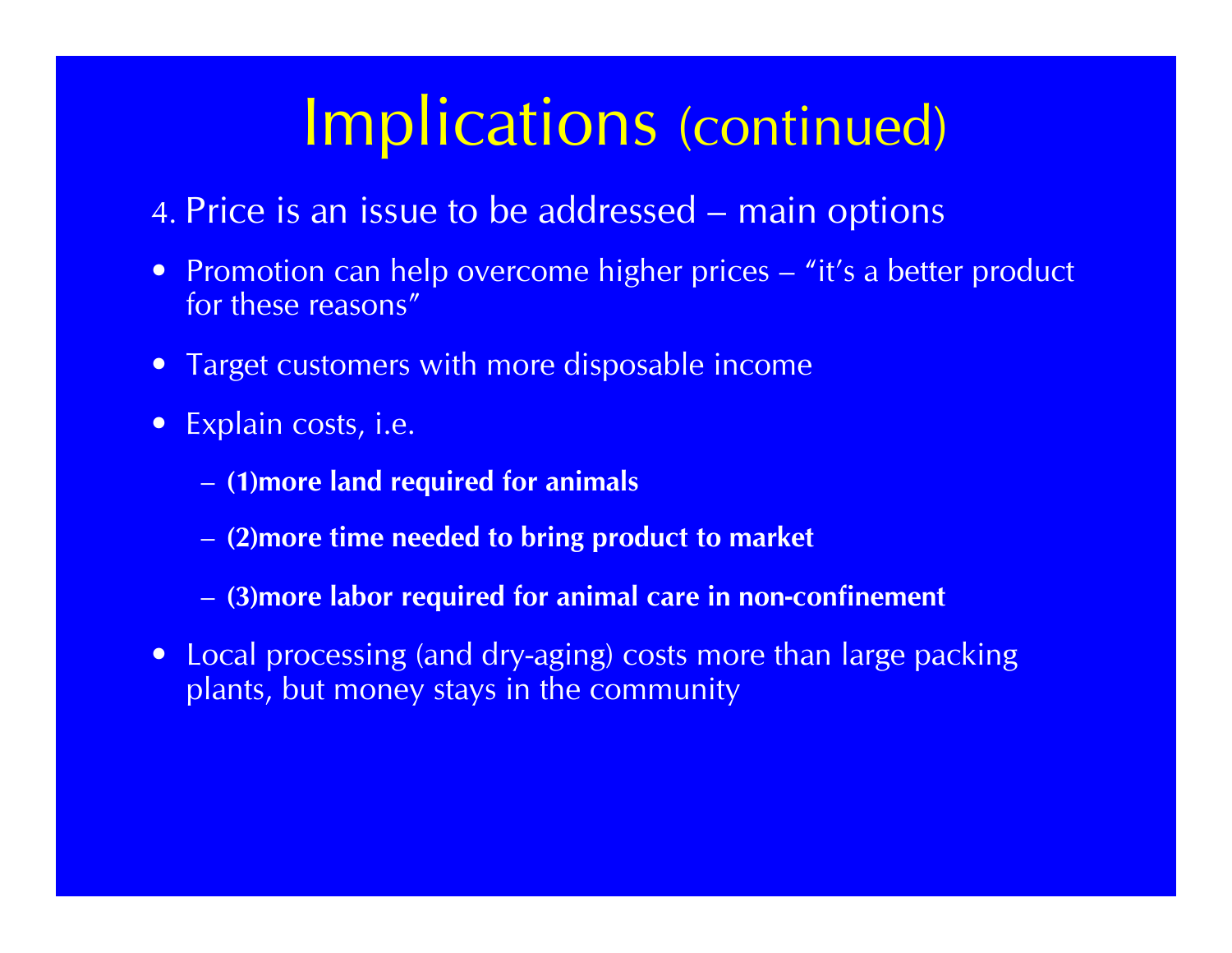5. Food safety is a huge concern - address it head on

*"Our processing is done by a family-owned state owned, state-inspected inspected meat processor that has been in business for over forty y p g pg ears. After processing our meats are packaged and frozen so that you can be assured our products are safe and wholesome."*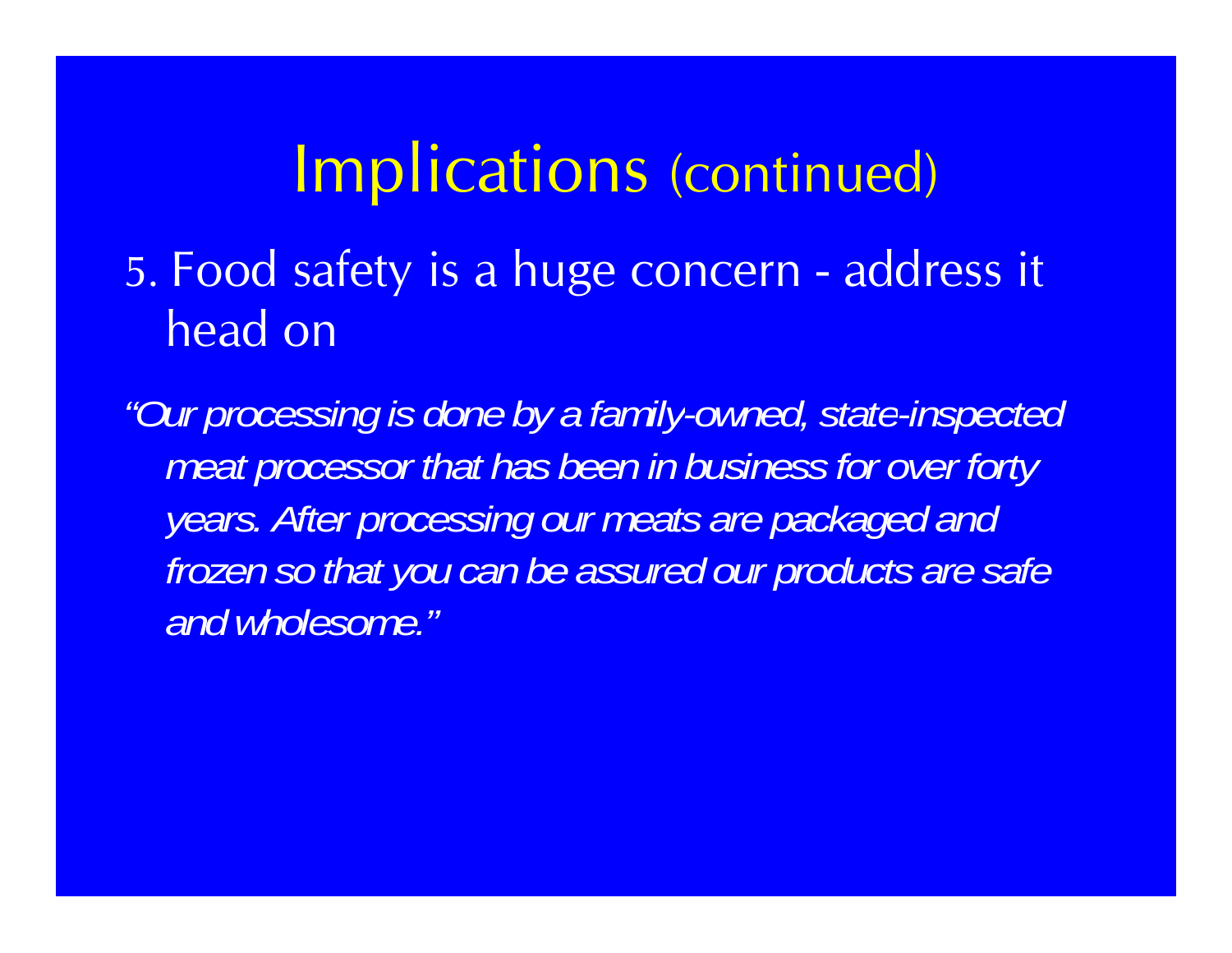6. Consider certifying claims to address lack of trust and desire for definitions

- $\bullet$ Needed more when seeking new, unfamiliar customers
- •Not as important for customers secured through existing customers
- $\bullet$  Various options available:
	- Certified Organic
	- Midwest Food Alliance
	- USDA AMS Process Verified Program